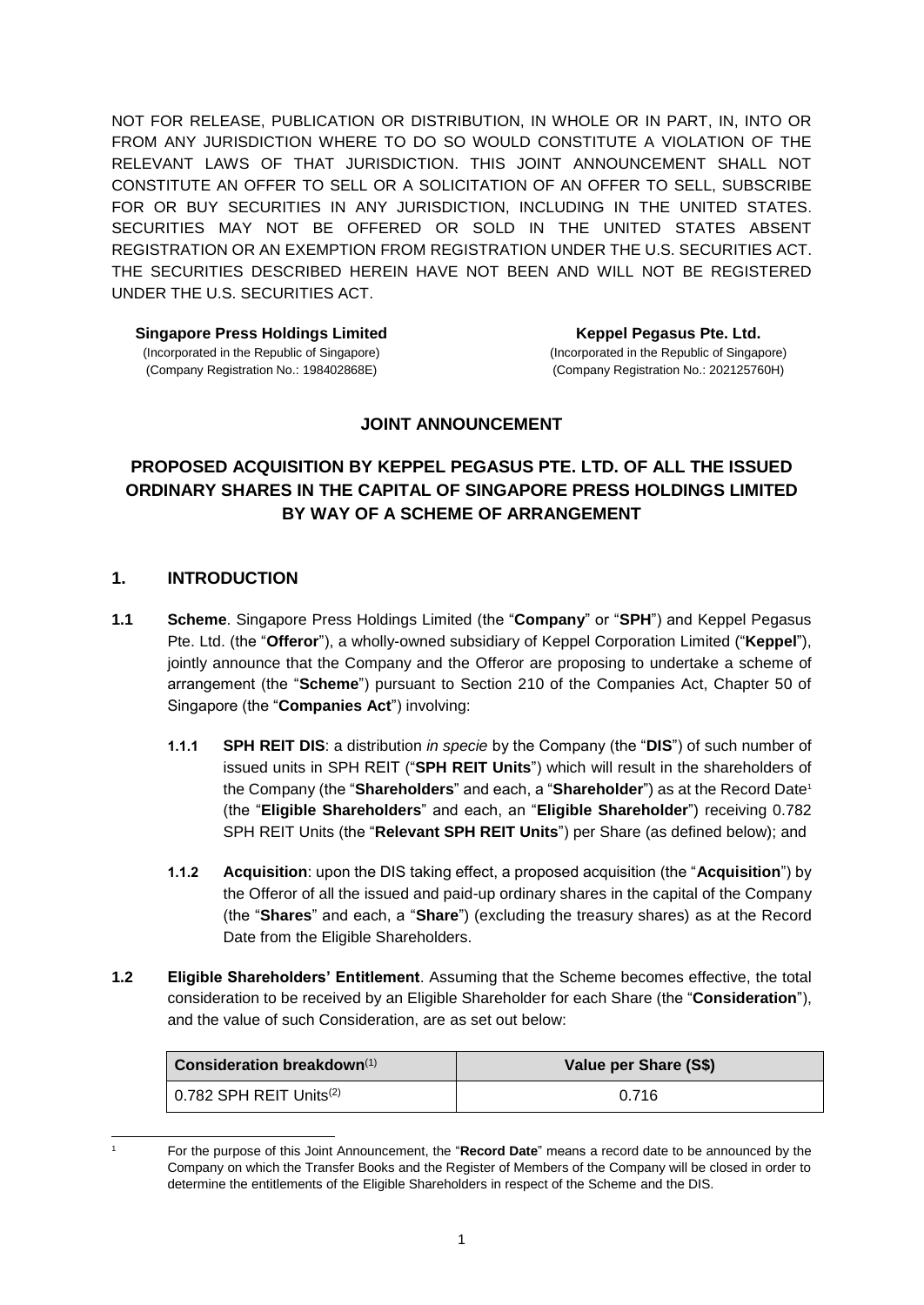| Consideration breakdown(1)                                                                                                                                                  | Value per Share (S\$) |
|-----------------------------------------------------------------------------------------------------------------------------------------------------------------------------|-----------------------|
| 0.596 issued units in Keppel REIT<br>("Keppel REIT Units" and each, a<br>"Keppel REIT Unit") which the Offeror<br>transfer or procure to<br>will<br>be<br>transferred $(3)$ | 0.715                 |
| Cash Consideration (as defined below)<br>payable by the Offeror                                                                                                             | 0.668                 |
| <b>Total Consideration</b>                                                                                                                                                  | 2.099                 |

#### **Notes**:

- (1) Assuming that the maximum number of Shares at the Record Date that shall be acquired by the Offeror in connection with the Acquisition and the Scheme shall not exceed 1,617,010,890 Shares based on the following:
	- (i) 1,607,873,906 Shares comprising 1,591,512,137 Shares currently in issue and 16,361,769 Shares arising from the conversion of the Management Shares (as defined below);
	- (ii) 6,868,132 Relevant SPH Shares to be transferred to the Media HoldCo (as defined below) pursuant to the Media Business Restructuring (as defined below); and
	- (iii) 2,268,852 Shares that may be vested under the SPH Performance Share Plan 2016. Any Shares to be vested under the SPH Performance Share Plan 2016 in excess of the 2,268,852 Shares will be cash settled up to a cap of S\$4.0 million.
- (2) The value of the SPH REIT Units is determined based on the closing price of the SPH REIT Units on 30 July 2021, being the last full trading day (the "**Last Trading Day**") immediately prior to the date of this Announcement (the "**Joint Announcement Date**"), being S\$0.915 per SPH REIT Unit.
- (3) The value of the Keppel REIT Units is determined based on the closing price of the Keppel REIT Units on the Last Trading Day, being S\$1.200 per Keppel REIT Unit.

Further information on the Eligible Shareholders' entitlement to the Consideration is set out in **paragraph [1.5](#page-2-0)**.

- **1.3 Scheme Conditions**. The Offeror and the Company have on 2 August 2021 entered into an implementation agreement (the "**Implementation Agreement**") setting out the terms and conditions on which the Offeror and the Company will implement the Scheme. The Scheme is conditional upon the satisfaction (or, where applicable, the waiver) of certain conditions (the "**Scheme Conditions**") set out in the Implementation Agreement which are reproduced in **Schedule 1** to this Joint Announcement.
- **1.4 Media Business Restructuring**. On 6 May 2021, the Company announced (the "**Media Business Restructuring Announcement**") that the Company and SPH Media Holdings Pte Ltd (the "**Media HoldCo**"), a wholly-owned subsidiary of the Company, had entered into a business restructuring deed (the "**BRD**") to provide for (i) the transfer of the Media HoldCo for nominal consideration of S\$1 to SPH Media Trust, a not for profit company limited by guarantee, (ii) the transfer of the media business of the Company (the "**Media Business**") to the Media HoldCo and its subsidiaries, and (iii) the Company to make the other aspects of the SPH Contribution (as defined in the Media Business Restructuring Announcement) to assist with the operation and maintenance of the restructured Media Business following the closing of the proposed restructuring in accordance with the BRD (collectively, the "**Media Business**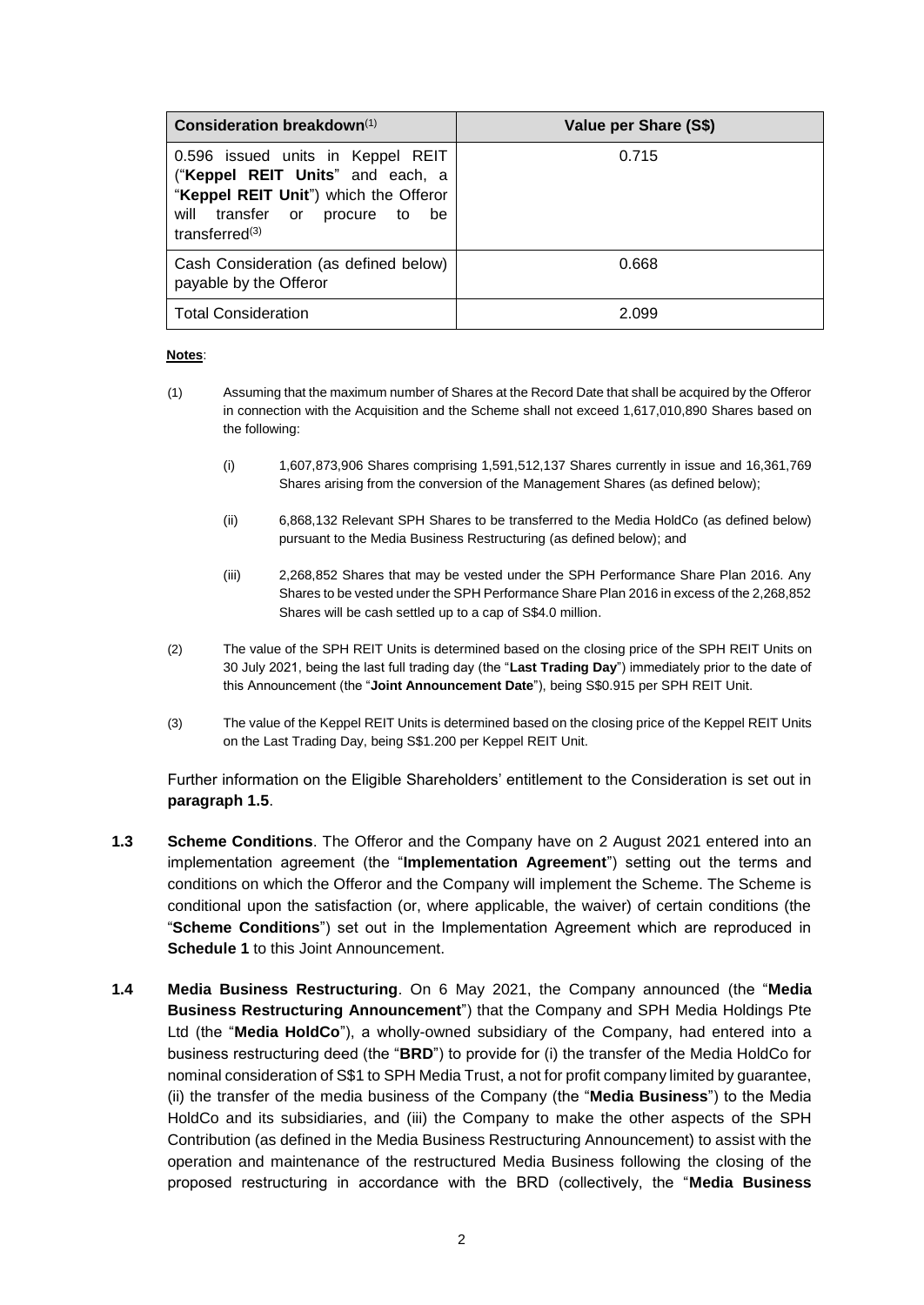**Restructuring**"). The illustrative net asset value and net tangible asset value of the SPH group after the Media Business Restructuring, based on the 1H 2021 Results (as defined in the Media Business Restructuring Announcement) and the latest management assumptions, are S\$3,354 million and S\$3,233 million, respectively.

As set out in **Schedule 1** to this Joint Announcement, the completion of the Media Business Restructuring is a Scheme Condition. Please refer to the Media Business Restructuring Announcement for further details of the Media Business Restructuring.

### <span id="page-2-0"></span>**1.5 Further Information on Eligible Shareholders' Entitlement to the Consideration**

- **1.5.1 Rounding Down**. The aggregate number of SPH REIT Units that is distributable by the Company to any Eligible Shareholder in respect of the Shares held by such Eligible Shareholder as at the Record Date will be rounded down to the nearest whole number and fractional entitlements shall be disregarded.
- **1.5.2 Cash and Securities Consideration**. Following the DIS taking effect, all Shares held by the Eligible Shareholders will be transferred to the Offeror pursuant to the Acquisition, and the Offeror will (i) pay to each Eligible Shareholder S\$0.668 in cash (the "**Cash Consideration**") and (ii) transfer or procure the transfer of 0.596 Keppel REIT Units (the "**Securities Consideration**") to each Eligible Shareholder, for each Share. The aggregate number of Keppel REIT Units to be transferred to any Eligible Shareholder in respect of the Shares held by such Eligible Shareholder as at the Record Date will be rounded down to the nearest whole number and fractional entitlements shall be disregarded.

The Cash Consideration was determined after having taken into account, among others, the DIS and the entitlement of the Eligible Shareholders to receive Keppel REIT Units which are liquid securities traded on the SGX-ST (as defined below).

**1.5.3 Cash Consideration**. If any dividends, rights or other distributions are declared, paid or made by the Company to the Shareholders on or after the Joint Announcement Date and before the date on which the Scheme becomes effective and binding in accordance with its terms (the "**Effective Date**") (other than the Final FY2021 Dividend<sup>2</sup> and the DIS) the Offeror reserves the right to reduce the Cash Consideration by the amount of such dividends, rights or other distributions. Accordingly, the Cash Consideration will not be reduced if any Final FY2021 Dividend is declared, paid or made by the Company. Shareholders should note there is no guarantee that the Company will declare a final dividend for the financial year ending 31 August 2021.

 $\overline{2}$ <sup>2</sup> The "**Final FY2021 Dividend**" is a cash dividend per Share, in addition to the interim dividend of S\$0.03 per Share declared by the Company on 30 March 2021 and paid to Shareholders on 21 May 2021, of an amount not exceeding a pay-out ratio of 75 per cent., determined based on the operating profits of the Current SPH Group Companies (as defined below) for the financial year ending 31 August 2021, including the share of results from associates and joint ventures and net income from investments and excluding revaluation gains, gains on divestments of properties and any loss or impairment in relation to the Media Business Restructuring and any non-controlling interests, provided that the Final FY2021 Dividend shall not be lower than S\$0.02 or exceed S\$0.03 per Share.

The Final FY2021 Dividend is not in any way indicative of any dividend that the Company may declare in the future and should not in any way be construed as a dividend forecast.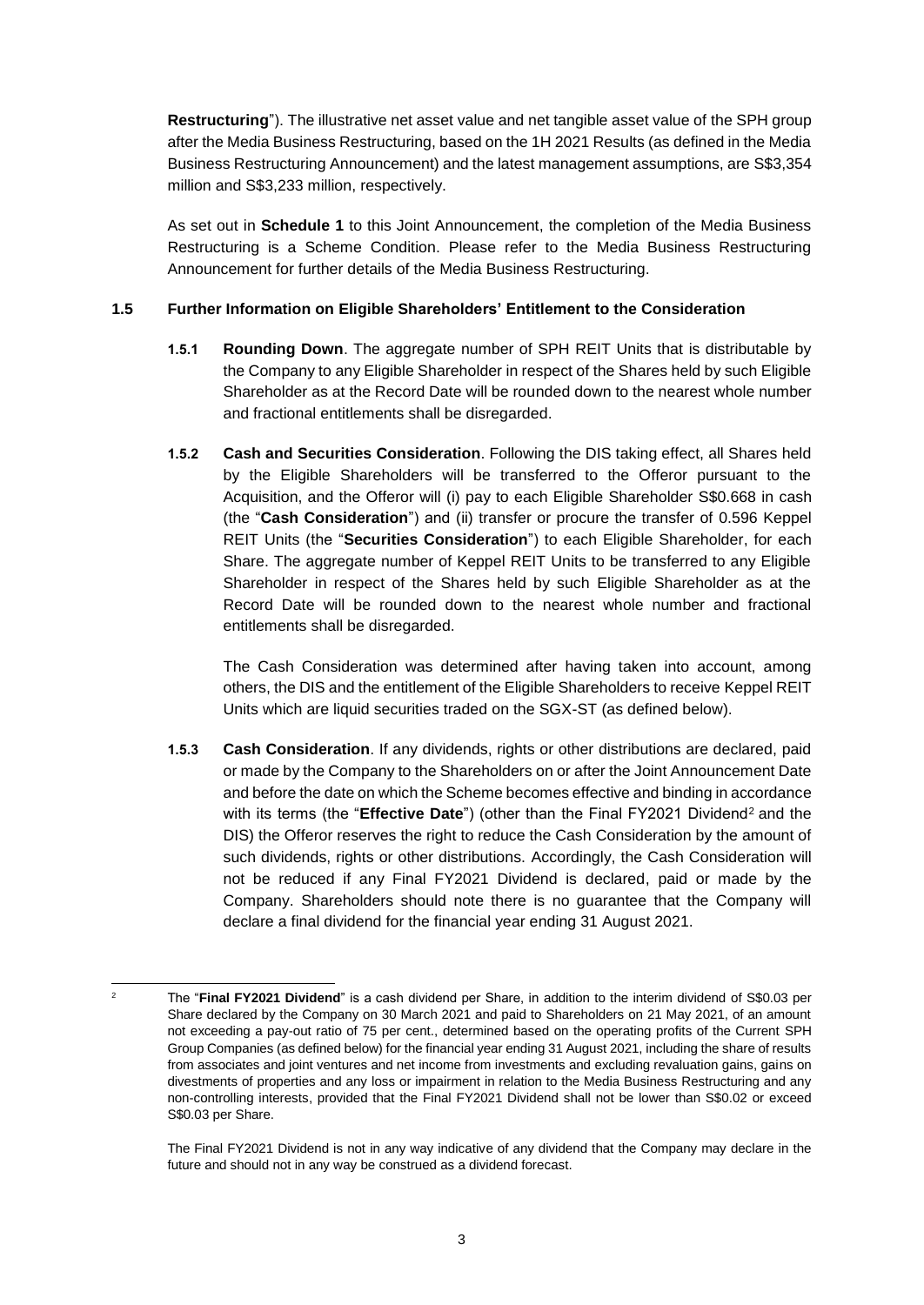The aggregate Cash Consideration that is payable by the Offeror to any Eligible Shareholder in respect of the Shares held by such Eligible Shareholder as at the Record Date will be rounded down to the nearest whole cent.

- **1.5.4 Securities Consideration**. Each Keppel REIT Unit shall be transferred to the Eligible Shareholders:
	- (i) fully paid up;
	- (ii) free from any mortgage, assignment, debenture, lien, hypothecation, charge, pledge, adverse claim, title retention, easement, hire purchase, right to acquire, security agreement, security interest, option, power of sale, any right of preemption, first offer, first refusal or tag-along or drag-along or any third party right or interest or an agreement, arrangement or obligation to create any of the foregoing ("**Encumbrances**"); and
	- (iii) together with all rights, benefits and entitlements attaching thereto as at the date of their transfer (and not as at the Joint Announcement Date) and thereafter attaching thereto, including the right to receive and retain all rights and other distributions (if any) declared or to be declared by the Keppel REIT Manager (as defined below) on or after the date of their transfer (and not on or after the Joint Announcement Date).

The aggregate Securities Consideration which each Shareholder shall be entitled to receive pursuant to the Scheme, based on the number of Shares held by such Eligible Shareholder as at the Record Date, shall be rounded down to the nearest whole number, and fractional entitlements shall be disregarded.

### **1.5.5 Odd Lot Trading Arrangements**

Eligible Shareholders should note that they may receive odd lots of Keppel REIT Units and/or SPH REIT Units pursuant to the Scheme and/or the DIS. Keppel will facilitate the trading of odd lots of Keppel REIT Units, and the Company will facilitate the trading of odd lots of SPH REIT Units, so that Shareholders who wish to round up or down their holdings to the nearest 100 Keppel REIT Units and/or nearest 100 SPH REIT Units can do so. Details of such arrangement will be set out in the Composite Document.

### **1.5.6 Benchmarking the Consideration**

The implied premium of the Consideration over the relevant closing prices and volume weighted average price ("**VWAP**") of the Shares are as follows: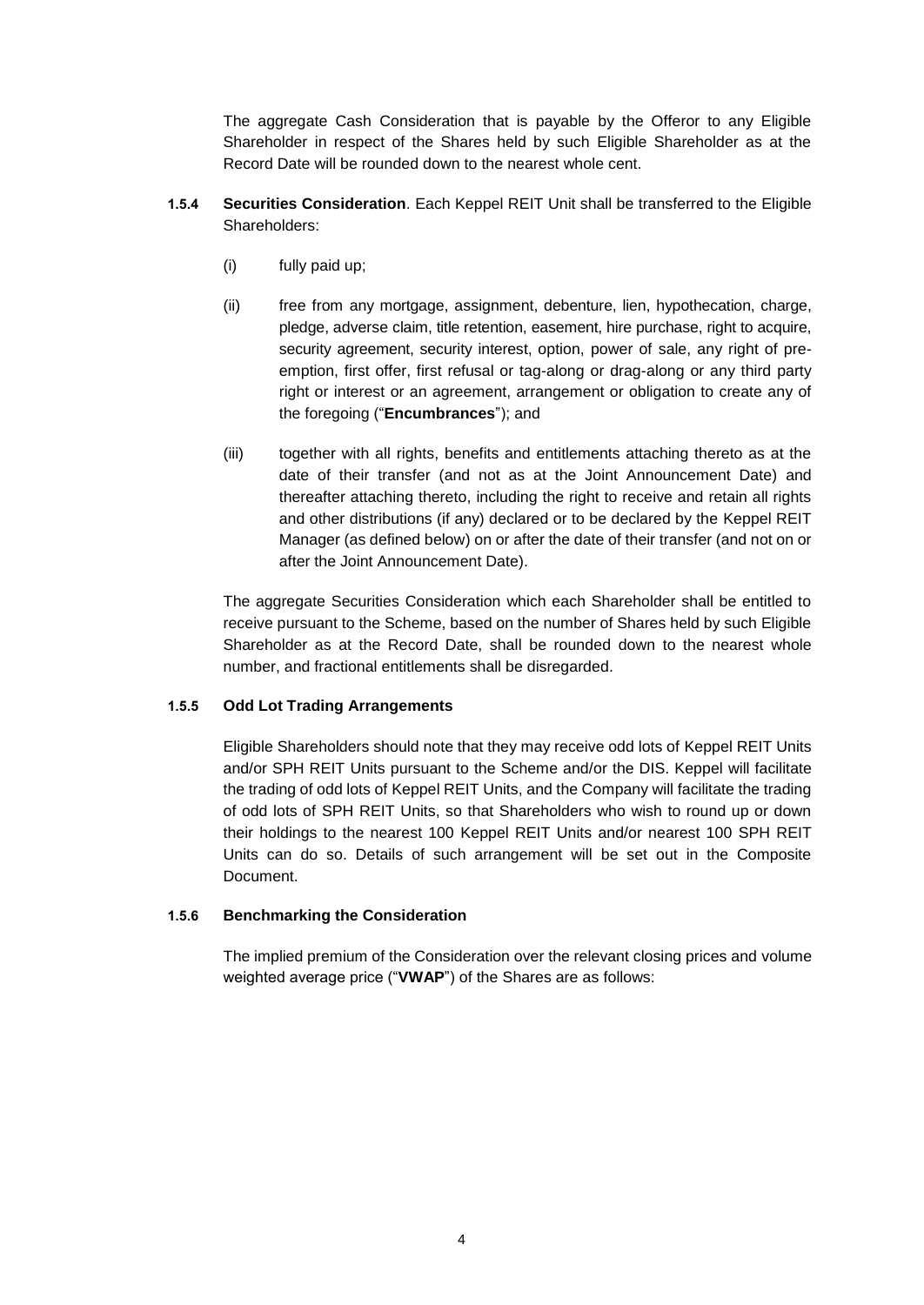## **Implied Premium of the Consideration over the relevant closing price and VWAP as at 30 March 2021**

|                                                                                                                                                                                                                                         | <b>Share Price</b><br>(S\$) | <b>Premium of</b><br><b>Consideration to</b><br><b>Share Price</b><br>$(\%)$ |
|-----------------------------------------------------------------------------------------------------------------------------------------------------------------------------------------------------------------------------------------|-----------------------------|------------------------------------------------------------------------------|
| Closing price on 30 March 2021,<br>being the date on which the<br>Company released<br>the<br>announcement in respect of the<br>undertaking of the strategic review<br>(the<br><b>Review</b><br>"Strategic<br><b>Announcement Date")</b> | 1.500                       | 39.9                                                                         |
| VWAP of the Shares for the 1-<br>month period up to and including<br>Review<br>the<br>Strategic<br>Announcement Date                                                                                                                    | 1.375                       | 52.7                                                                         |

## **Implied Premium of the Consideration over the relevant closing price and VWAP as at the Last Trading Day**

|                                                                                              | <b>Share Price</b><br>(S\$) | <b>Premium of</b><br><b>Consideration to</b><br><b>Share Price</b><br>$(\%)$ |
|----------------------------------------------------------------------------------------------|-----------------------------|------------------------------------------------------------------------------|
| Closing price on 30 July 2021,<br>being the Last Trading Day                                 | 1.880                       | 11.6                                                                         |
| VWAP of the Shares for the 1-<br>month period up to and including<br>the Last Trading Day    | 1.806                       | 16.2                                                                         |
| VWAP of the Shares for the 3-<br>month period up to and including<br>the Last Trading Day    | 1.729                       | 21.4                                                                         |
| VWAP of the Shares for the 6-<br>month period up to and including<br>the Last Trading Day    | 1.621                       | 29.5                                                                         |
| Highest price achieved in the 52-<br>week period up to and including<br>the Last Trading Day | 2.000                       | 5.0                                                                          |
| Lowest price achieved in the 52-<br>week period up to and including<br>the Last Trading Day  | 0.990                       | 112.0                                                                        |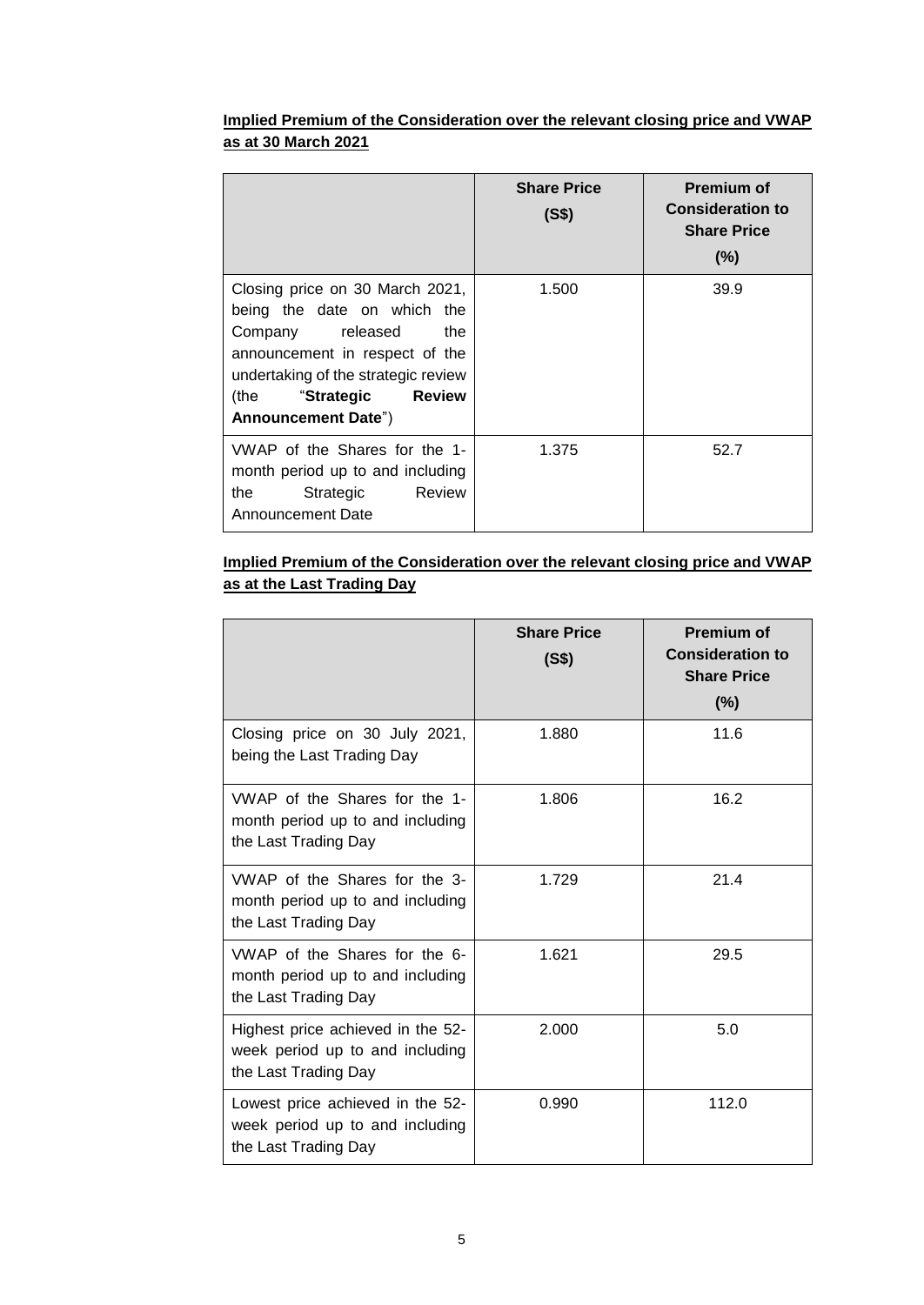### **2. SPH'S AND KEPPEL'S RATIONALE FOR THE ACQUISITION AND THE SCHEME**

- **2.1** The Acquisition and the Scheme is expected to provide strategic and financial benefits for SPH's and Keppel's shareholders as follows:
	- **2.1.1** it is the outcome of the second stage of SPH's strategic review, after the Media Business Restructuring announced on 6 May 2021. The transaction is an opportunity for Shareholders to unlock and maximise value post-restructuring of the Media Business. Each Eligible Shareholder will receive the Consideration comprising the SPH REIT Units via the DIS, Keppel REIT Units and the Cash Consideration. The Consideration translates to an implied value of S\$2.099 per Share, representing a premium of 39.9 per cent. and 52.7 per cent. over the closing price of the Shares on the Strategic Review Announcement Date and the 1-month VWAP of the Shares up to and including the Strategic Review Announcement Date, respectively;
	- **2.1.2** the receipt of SPH REIT Units and Keppel REIT Units would allow Shareholders to participate in the recovery upside of the retail and commercial sectors at attractive dividend yields; and
	- **2.1.3** as part of Keppel's Vision 2030, Keppel has committed to refocus its portfolio to be an integrated business providing end-to-end solutions for sustainable urbanisation, with an asset management arm to fund the Keppel group's growth and provide a platform for capital recycling. The Acquisition and the Scheme are expected to accelerate Keppel's Vision 2030 growth strategy. Please refer to Keppel's announcement dated the same date as this Announcement, for further information.

# **3. INFORMATION ON THE COMPANY, SPH REIT, THE OFFEROR, KEPPEL AND KEPPEL REIT**

### **3.1 Information on the Company and SPH REIT**

### **3.1.1 The Company**

(i) **Business**. The Company is a company incorporated in Singapore on 4 August 1984 and was listed on the Mainboard of the Singapore Exchange Securities Trading Limited (the "**SGX-ST**") on 20 December 1984.

The Company and its subsidiaries (collectively, the "**Group**" and "**Group Company**" means any one of the Company or its subsidiaries) has several business segments. The first is the media business, engaged in the publishing of newspapers, magazines and books in both print and digital editions. The Group also owns other digital products, online classifieds, radio stations and outdoor media.

Under the retail and commercial segment, the Company owns approximately 65 per cent. in SPH REIT whose portfolio comprises three properties in Singapore, namely Paragon, The Clementi Mall and The Rail Mall. In Australia, SPH REIT holds an 85 per cent. stake in Figtree Grove Shopping Centre and a 50 per cent. stake in Westfield Marion Shopping Centre. The Company also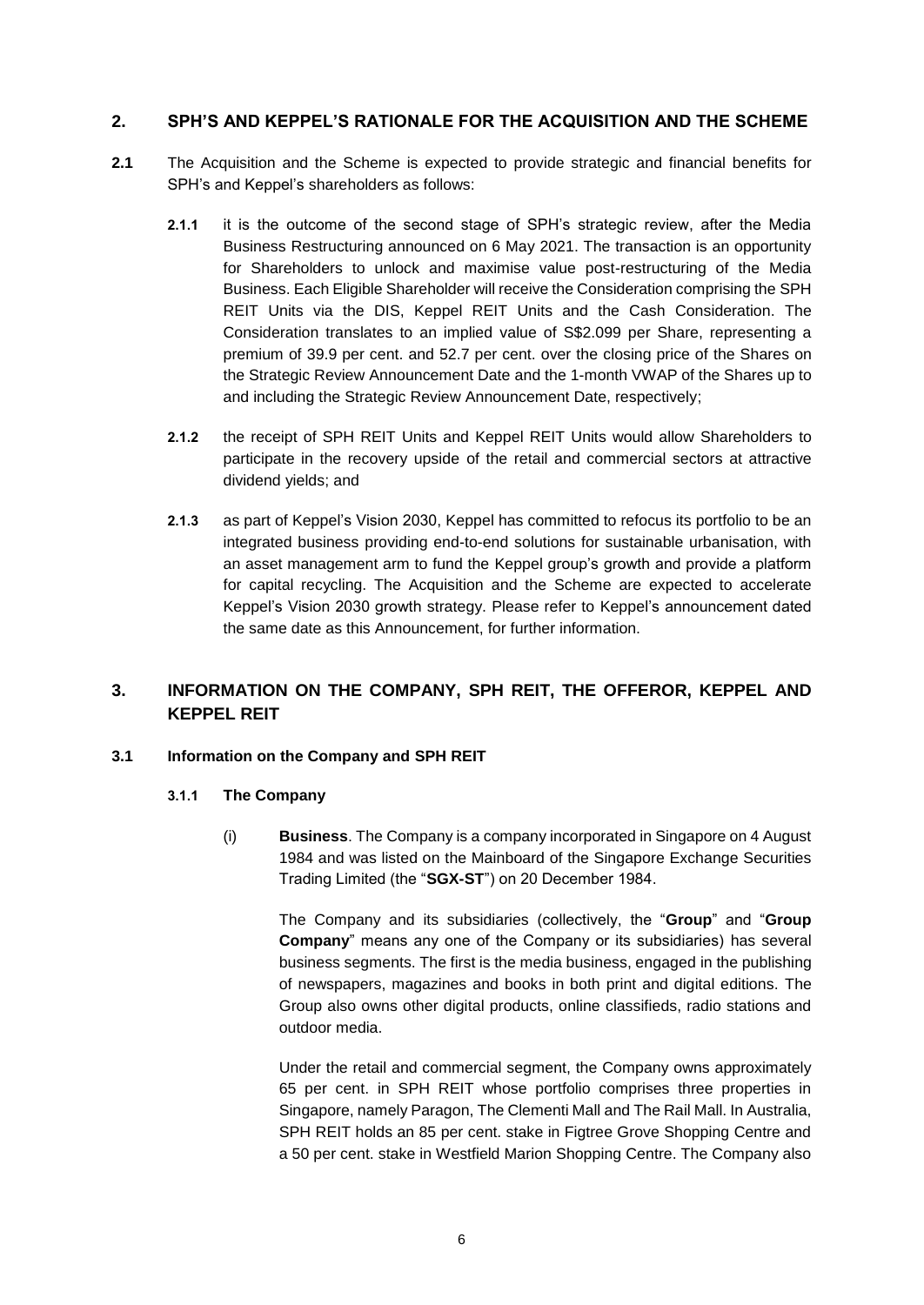owns and operates The Seletar Mall<sup>3</sup> and holds a 50 per cent. stake in two joint venture companies which are developing an integrated development consisting of The Woodleigh Residences and The Woodleigh Mall.

Under the Purpose-Built Student Accommodation ("**PBSA**") segment, the Company is an owner, manager and developer of a portfolio of PBSA in the United Kingdom and Germany, and currently operates two distinctive brands, Student Castle and Capitol Students.

The Company is also in the aged care sector in Singapore and Japan, and owns Orange Valley, one of Singapore's largest private nursing homes.

- (ii) **Board**. As at the Joint Announcement Date, the board of directors of the Company comprises the following:
	- (a) Lee Boon Yang (Chairman, Non-Executive and Independent Director);
	- (b) Ng Yat Chung (Chief Executive Officer, Executive and Non-Independent Director);
	- (c) Janet Ang Guat Har (Non-Executive and Independent Director);
	- (d) Bahren Shaari (Non-Executive and Independent Director);
	- (e) Andrew Lim Ming-Hui (Non-Executive and Independent Director);
	- (f) Lim Ming Yan (Non-Executive and Independent Director);
	- (g) Quek See Tiat (Non-Executive and Independent Director);
	- (h) Tan Chin Hwee (Non-Executive and Independent Director);
	- (i) Tan Yen Yen (Non-Executive and Independent Director);
	- (j) Tracey Woon (Non-Executive and Independent Director); and
	- (k) Yeoh Oon Jin (Non-Executive and Independent Director).
- (iii) **Share Capital**. As at the Joint Announcement Date, the Company has:
	- (a) an issued and paid-up share capital of S\$515,700,001 comprising 1,591,512,137 Shares and 9,136,984 treasury shares, and S\$7,109,115 comprising 16,361,769 management shares of the Company (the "**Management Shares**" and each, a "**Management Share**"); and
	- (b) 6,104,541 outstanding awards granted under the SPH Performance Share Plan 2016 (the "**Outstanding SPH Share Awards**"), pursuant to which up to a maximum of 10,201,655 Shares may be issued and/or transferred to the eligible employees of the Group (subject to the

-

SPH owns a 70 per cent. interest in The Seletar Mall.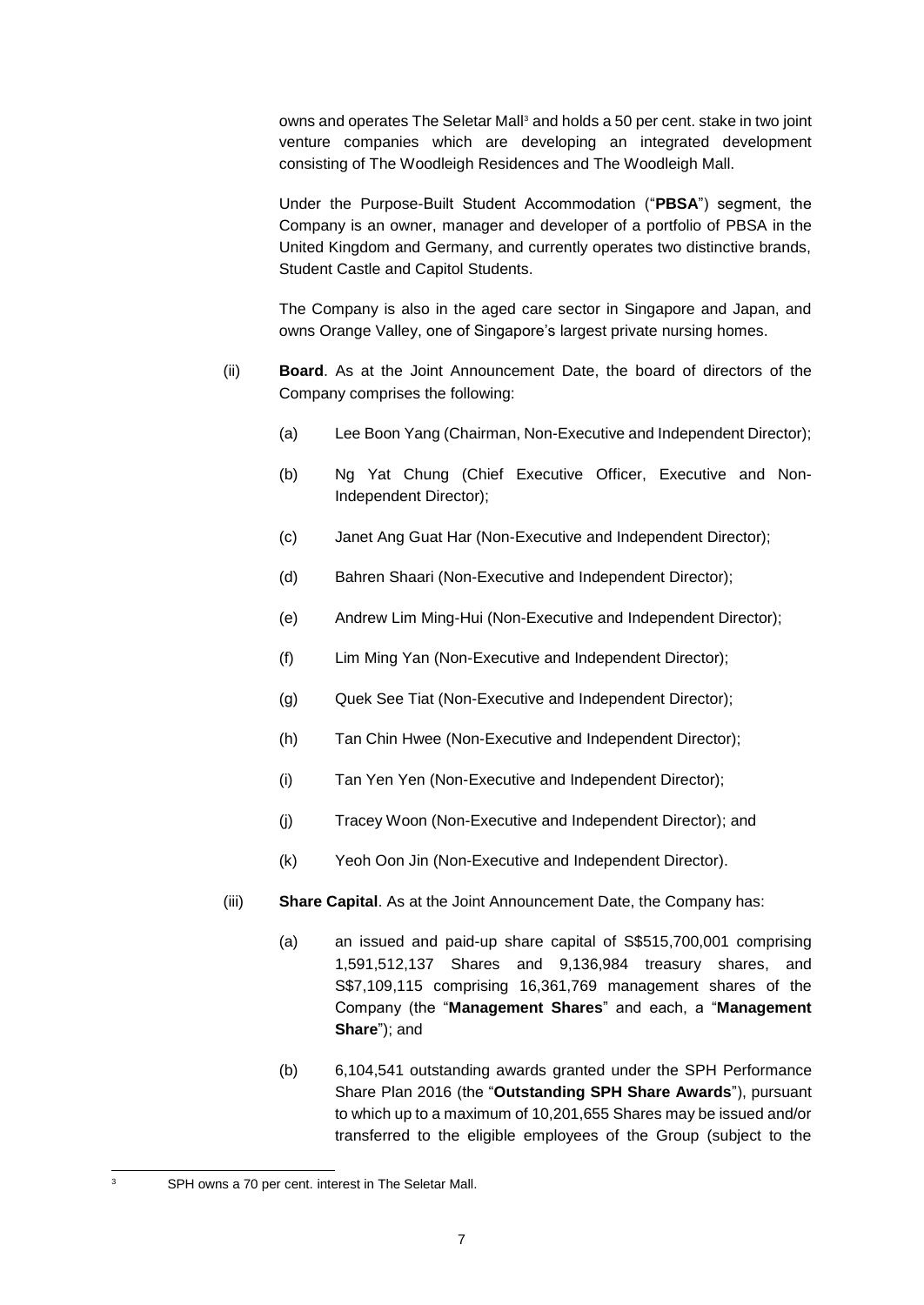fulfilment of the terms and conditions set out in the SPH Performance Share Plan 2016).

As stated in the Media Business Restructuring Announcement, the Company will transfer 6,868,132 treasury shares (the "**Relevant SPH Shares**") to the Media HoldCo pursuant to the Media Business Restructuring.

### **3.1.2 SPH REIT**

(i) **Business**. SPH REIT was listed on the Mainboard of the SGX-ST on 24 July 2013.

SPH REIT is a Singapore-based real estate investment trust established principally to invest, directly or indirectly, in a portfolio of income-producing real estate which is used primarily for retail purposes in Asia-Pacific, as well as real estate-related assets.

As at 31 August 2020, SPH REIT's portfolio comprises five quality and welllocated commercial properties in Singapore and Australia. The three properties in Singapore total up to 962,851 sq ft net lettable area with an aggregate value of S\$3.3 billion, whereas the two properties in Australia<sup>4</sup> have an aggregate gross lettable area of 1,708,803 sq ft, and an aggregate value of A\$836.5 million.

- (ii) **Board**. As at the Joint Announcement Date, the board of directors of SPH REIT Management Pte. Ltd. (the "**SPH REIT Manager**"), the manager of SPH REIT, comprises the following:
	- (a) Leong Horn Kee (Chairman, Non-Executive and Independent Director);
	- (b) Soon Tit Koon (Non-Executive and Independent Director);
	- (c) Trina Loh Soh Yong (Non-Executive and Independent Director);
	- (d) Hoo Sheau Farn (Non-Executive and Independent Director);
	- (e) Ng Yat Chung (Non-Executive and Non-Independent Director);
	- (f) Chua Hwee Song (Non-Executive and Non-Independent Director); and
	- (g) Ginney Lim May Ling (Non-Executive and Non-Independent Director).
- (iii) **Outstanding Units**. Based on publicly available information as at the Joint Announcement Date, SPH REIT has:
	- (a) 2,785,164,072 SPH REIT Units outstanding; and

<sup>-</sup><sup>4</sup> For the two properties in Australia, SPH REIT owns a 50 per cent. interest in Westfield Marion Shopping Centre and an 85 per cent. interest in Figtree Grove Shopping Centre.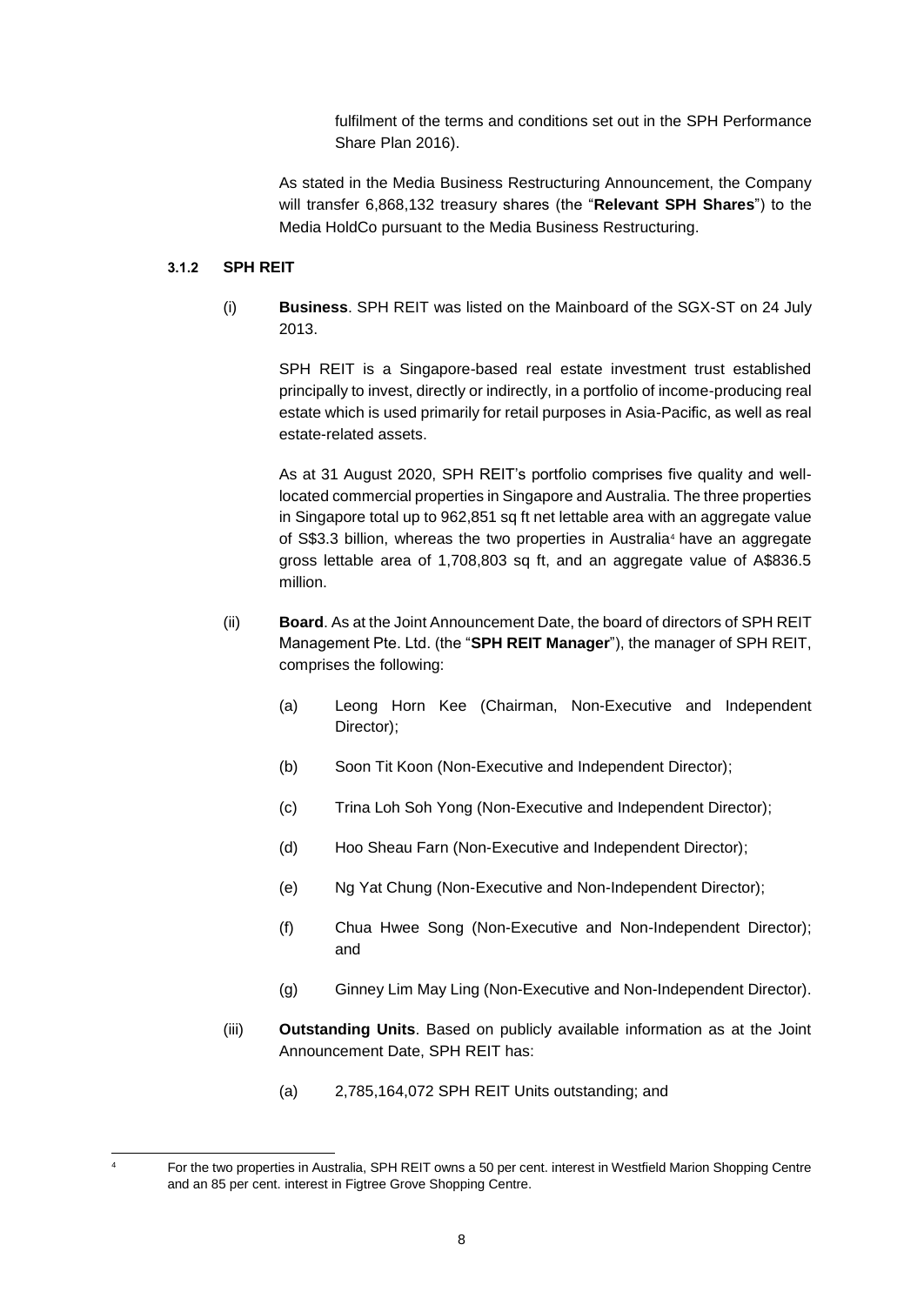(b) 1,646,000 outstanding awards granted under SPH REIT's Performance Unit Award scheme, pursuant to which a maximum of 2,469,000 SPH REIT Units may be issued to eligible employees of the SPH REIT Manager and SPH Retail Property Management Services Pte. Ltd. (the "**SPH REIT Property Manager**") (subject to final achievement factor and fulfilment of the terms and conditions set out in SPH REIT's Performance Unit Award scheme).

As stated in the Media Business Restructuring Announcement, the Company will transfer 23,446,659 SPH REIT Units to Media HoldCo pursuant to the Media Business Restructuring.

### **3.2 Information on the Offeror, Keppel and Keppel REIT**

#### **3.2.1 The Offeror**

- (i) **Business**. The Offeror is a company incorporated in Singapore on 23 July 2021 and is a wholly-owned subsidiary of Keppel. As at the Joint Announcement Date, the Offeror has a share capital of S\$1,000 comprising 1,000 ordinary shares.
- (ii) **Board**. As at the Joint Announcement Date, the board of directors of the Offeror comprises the following:
	- (a) Chan Hon Chew (Chief Financial Officer of Keppel);
	- (b) Tan Hua Mui Christina (Chief Executive Officer of Keppel Capital Holdings Pte Ltd);
	- (c) Lim Lu-Yi, Louis (Chief Executive Officer of Keppel Land Limited); and
	- (d) Chua Hsien Yang (Director (Group Mergers & Acquisitions) of Keppel).

#### **3.2.2 Keppel**

(i) **Business**. Keppel is a company incorporated in Singapore and was listed on the Mainboard of the SGX-ST on 24 October 1980.

The principal activity of Keppel is that of an investment holding and management company. The principal activities of Keppel and its subsidiaries consist of:

- (a) design, construction, fabrication and repair of solutions for the offshore energy, infrastructure and marine sectors, including gas and renewables;
- (b) development, operation and maintenance of energy and environmental infrastructure;
- (c) property development and investment, as well as master development;
- (d) development, and operation of data centres, provision of logistics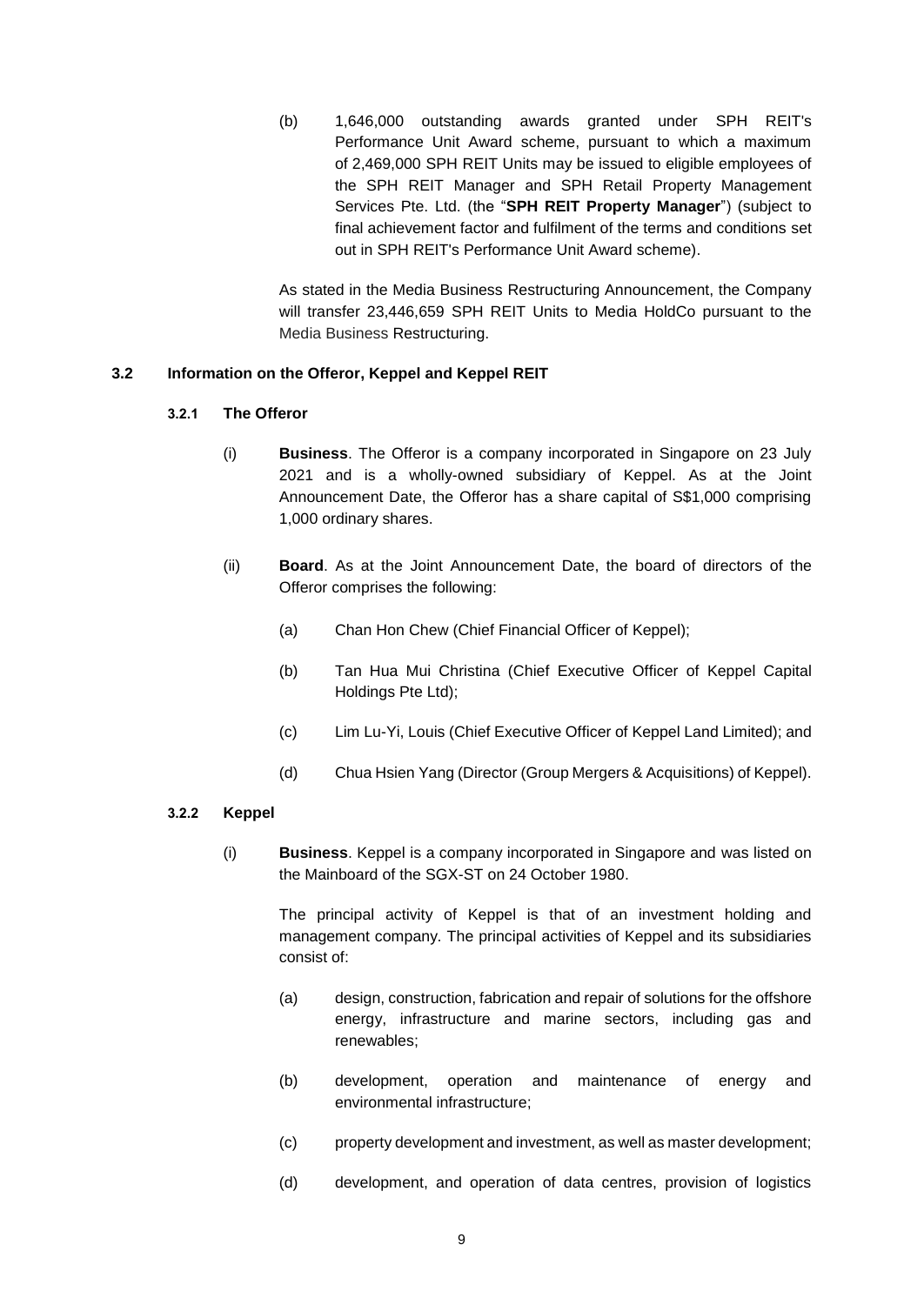solutions and provision of telecommunications services, retail sales of telecommunications equipment and accessories; and

(e) management of private funds and listed real estate investment and business trusts.

Keppel is one of Singapore's flagship multinational companies with a global footprint in more than 20 countries. Keppel provides solutions for sustainable urbanisation, focusing on four key areas comprising energy and environment, urban development, connectivity and asset management. With sustainability at the core of its strategy, Keppel harnesses the strengths and expertise of its business units to develop, operate and maintain real assets, which meet the world's diverse urbanisation needs.

Keppel's business model, underpinned by collaboration across business units, provides an eco-system that allows it to create and capture value from all parts of the Keppel group, from the time of creation of an asset until after its injection into a Keppel-managed trust or fund, thus enabling the Keppel group to receive multiple income streams. The Keppel group's asset management arm allows it to tap on third party funds to co-invest in the development of assets across its business lines, and also provides a platform for capital recycling. This expands Keppel's capital base to seize opportunities without straining its balance sheet, and also creates pull through work for its business units. Keppel also earns multiple streams of recurring income throughout an asset's lifecycle by providing various services including asset development, operations and maintenance, as well as asset management. As at 31 December 2020, the Keppel group had approximately S\$32.11 billion in total assets.

- (ii) **Board**. As at the Joint Announcement Date, the board of directors of Keppel comprises the following:
	- (a) Danny Teoh (Chairman, Non-Executive and Independent Director);
	- (b) Loh Chin Hua (Executive and Non-Independent Director);
	- (c) Teo Siong Seng (Non-Executive and Non-Independent Director);
	- (d) Till Vestring (Non-Executive and Independent Director);
	- (e) Veronica Eng (Non-Executive and Independent Director);
	- (f) Jean-François Manzoni (Non-Executive and Independent Director);
	- (g) Tham Sai Choy (Non-Executive and Independent Director);
	- (h) Penny Goh (Non-Executive and Independent Director); and
	- (i) Shirish Apte (Non-Executive and Independent Director).

#### **3.2.3 Keppel REIT**

(i) **Business**. Keppel REIT was listed by way of an introduction on 28 April 2006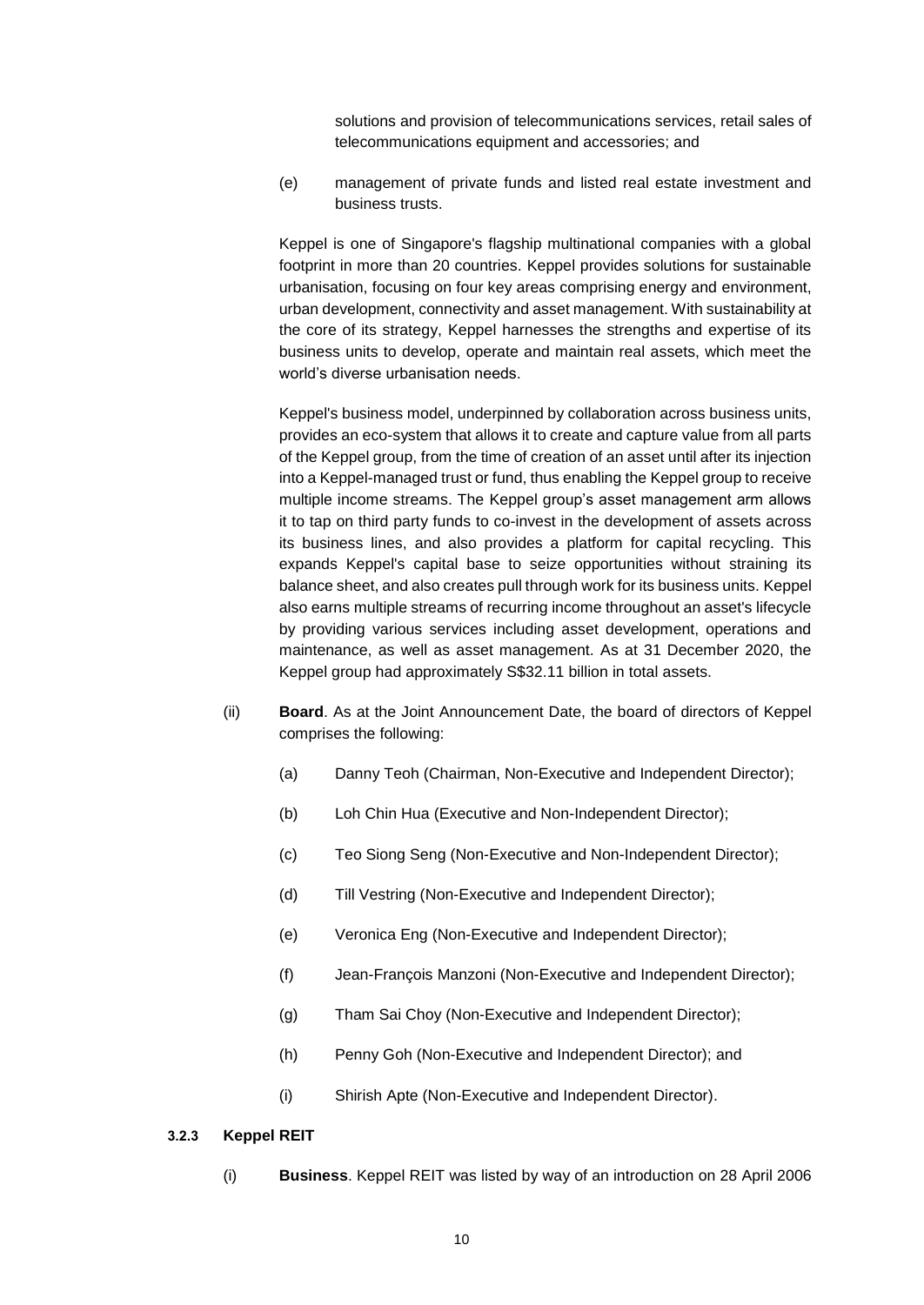on the Mainboard of the SGX-ST. Its objective is to deliver stable and sustainable returns as well as long-term growth for its unitholders by owning and investing in a portfolio of quality income-producing commercial real estate and real estate-related assets in Singapore and pan-Asia.

As at 31 December 2020, Keppel REIT had a market capitalisation of approximately S\$3.8 billion and assets under management of approximately S\$8.2 billion comprising 10 premium Grade A commercial assets which are strategically located in the key business districts of Singapore, Sydney, Melbourne, Brisbane and Perth in Australia, as well as Seoul in South Korea.

Keppel REIT is sponsored by Keppel Land Limited, a wholly-owned subsidiary of Keppel. It is managed by Keppel REIT Management Limited ("**Keppel REIT Manager**"), a wholly-owned subsidiary of Keppel Capital Holdings Pte Ltd ("**Keppel Capital**"). Keppel Capital is a premier asset manager with a diversified portfolio in real estate, infrastructure, data centre and alternative assets in key global markets.

- (ii) **Board**. As at the Joint Announcement Date, the board of directors of the Keppel REIT Manager comprises the following:
	- (a) Penny Goh (Chairman, Non-Executive and Non-Independent Director);
	- (b) Ian Mackie (Non-Executive and Lead Independent Director);
	- (c) Alan Rupert Nisbet (Non-Executive and Independent Director);
	- (d) Mervyn Fong (Non-Executive and Independent Director);
	- (e) Yoichiro Hamaoka (Non-Executive and Independent Director);
	- (f) Tan Hua Mui Christina (Non-Executive and Non-Independent Director); and
	- (g) Tan Swee Yiow (Non-Executive and Non-Independent Director).
- (iii) **Outstanding Units**. Based on publicly available information as at the Joint Announcement Date, Keppel REIT has:
	- (a) 3,676,395,817 Keppel REIT Units outstanding; and
	- (b) S\$200,000,000 1.90 per cent. convertible bonds due 2024, which may be converted into Keppel REIT Units at the option of a convertible bond holder up to the close of business on 31 March 2024 or, if redeemed prior to 31 March 2024, no later than seven business days prior to the date fixed for redemption.

Unless previously redeemed, converted or purchased and cancelled, the convertible bonds will be redeemed five years from the issue date on 10 April 2024 at 100 per cent. of its nominal value together with accrued interest.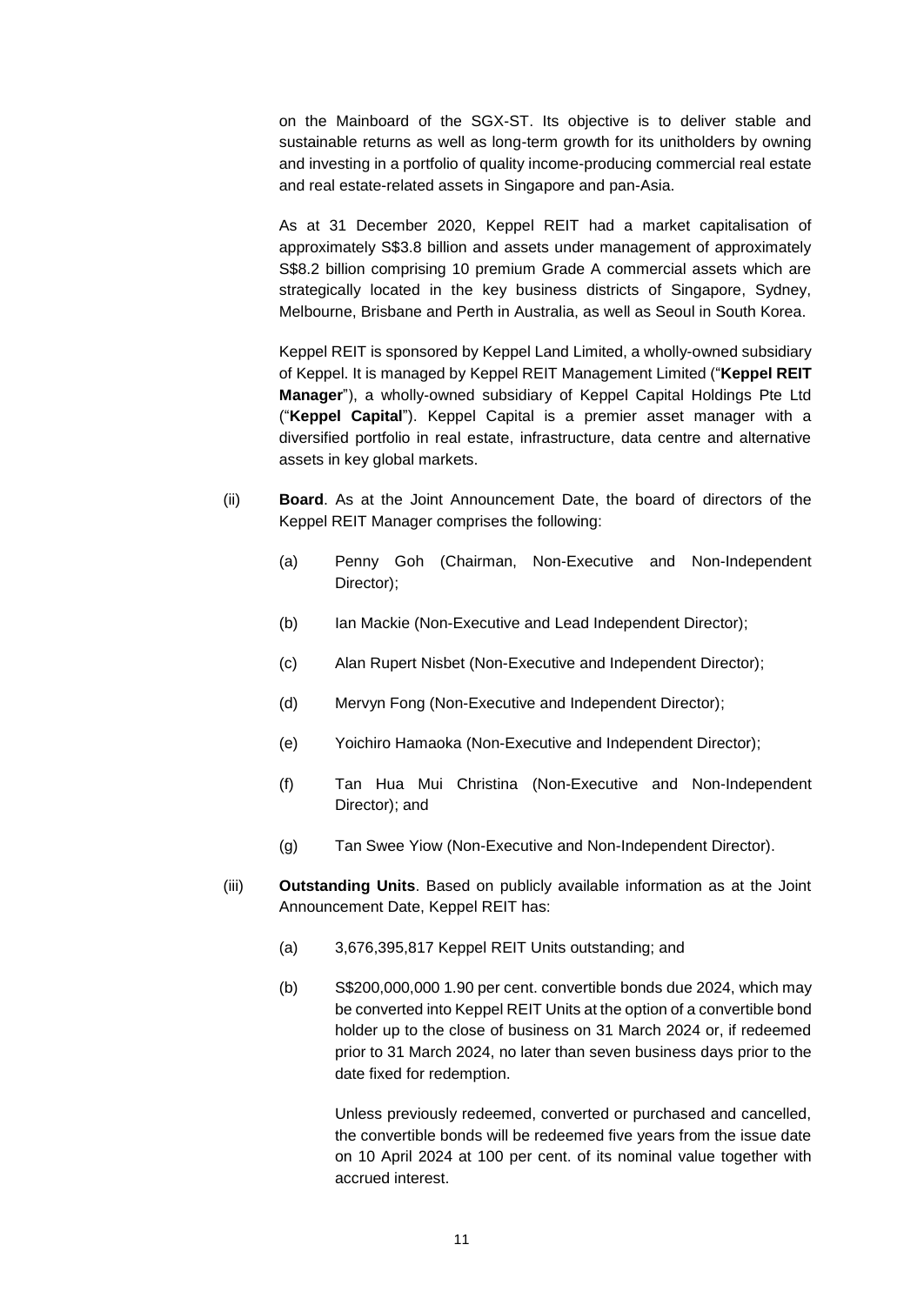The convertible bonds may also be redeemed, in whole or in part, at the option of the trustee at any time after 10 April 2022 but not less than seven business days prior to the maturity date on 10 April 2024 (subject to the satisfaction of certain conditions).

## **4. THE SCHEME**

- **4.1 Scheme**. In accordance with the terms of the Scheme, subject to the satisfaction and/or waiver of all of the Scheme Conditions:
	- **4.1.1 DIS**: the Company will undertake a distribution *in specie* of such number of SPH REIT Units which will result in the Eligible Shareholders receiving 0.782 SPH REIT Units per Share.

The proposed terms of the DIS are set out in **paragraph [5](#page-17-0)**; and

### **4.1.2 Acquisition**:

- (i) all the Shares held by the Eligible Shareholders will be transferred to the Offeror:
	- (a) fully paid-up;
	- (b) free from all Encumbrances; and
	- (c) together with all rights, benefits and entitlements attaching thereto as at the Joint Announcement Date and thereafter attaching thereto, including the right to receive and retain all dividends, rights and other distributions (if any) declared, paid or made by the Company to the Eligible Shareholders on or after the Joint Announcement Date, other than the Final FY2021 Dividend and the DIS.

If any dividend, right or other distribution (other than the Final FY2021 Dividend and the DIS) is declared, paid or made by the Company to the Eligible Shareholders on or after the Joint Announcement Date and before the Effective Date, the Offeror reserves the right to reduce the Cash Consideration by the amount of such dividend, right or distribution. Accordingly, the Cash Consideration will not be reduced if any Final FY2021 Dividend is declared, paid or made by the Company; and

(ii) in consideration for such transfer, each of the Eligible Shareholders will be entitled to receive a Cash Consideration of S\$0.668 and Securities Consideration of 0.596 Keppel REIT Units for each Share held by such Eligible Shareholder as at the Record Date.

The Scheme and the DIS will be extended to all Shares (other than treasury shares) unconditionally issued or delivered pursuant to (1) the conversion of the Management Shares to Shares; (2) the valid conversion and/or vesting of any Outstanding SPH Share Awards granted pursuant to the SPH Performance Share Plan 2016; and (3) the transfer of the Relevant SPH Shares to the Media HoldCo pursuant to the Media Business Restructuring.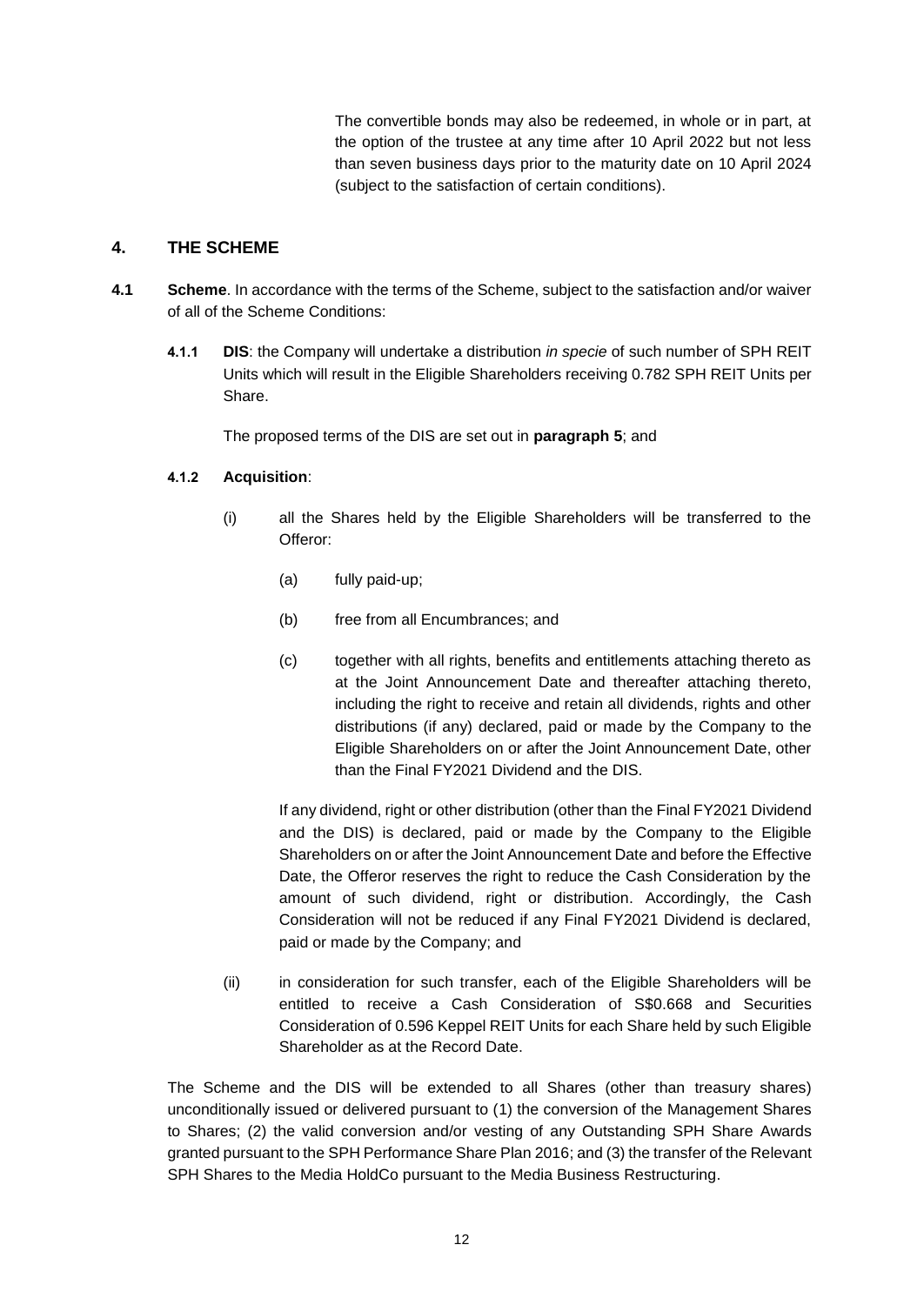### **4.2 Scheme Conditions**

1 5 **4.2.1 Scheme Conditions**. The Scheme is conditional upon the satisfaction (or, where applicable, the waiver) of the Scheme Conditions which are set out in **Schedule 1** to this Joint Announcement.

If each of the Scheme Conditions is satisfied (or, where applicable, waived) in accordance with the Implementation Agreement, the Scheme will come into effect on the date on which a copy of the order of the Court<sup>5</sup> pursuant to Section 210 of the Companies Act sanctioning the Scheme (the "**Scheme Court Order**") has been lodged with the Accounting and Corporate Regulatory Authority of Singapore ("**ACRA**") pursuant to Section 210(5) of the Companies Act.

### **4.2.2 Benefit of Scheme Conditions**

- (i) **The Offeror's Benefit**: the Offeror alone may waive the Scheme Conditions in paragraphs (ix)(b) (in relation to any Prescribed Occurrence relating to any SPH Group Company (as defined in **Schedule 1** to this Joint Announcement) or Woodleigh JV (as defined in **Schedule 1** to this Joint Announcement)), (x) (in relation to any material breach of warranties by the Company) and (xii) (in relation to there having been no Material Adverse Effect (as defined in **Schedule 1** to this Joint Announcement)) of **Schedule 1** to this Joint Announcement. Any breach or non-fulfilment of any such Scheme Conditions may be relied upon only by the Offeror. The Offeror may at any time and from time to time at its sole and absolute discretion waive in writing any such breach or non-fulfilment.
- (ii) **The Company's Benefit**: the Company alone may waive the Scheme Conditions in paragraphs (ix)(a) (in relation to any Prescribed Occurrence relating to the Offeror) and (xi) (in relation to any material breach of warranties by the Offeror) of **Schedule 1** to this Joint Announcement. Any breach or nonfulfilment of any such Scheme Conditions may be relied upon only by the Company. The Company may at any time and from time to time at its sole and absolute discretion waive in writing any such breach or non-fulfilment.
- (iii) **Mutual Benefit**: any non-fulfilment of the Scheme Condition in paragraph (viii) (in relation to there being no illegality) of **Schedule 1** to this Joint Announcement is capable of being waived with the written consent of the Company and the Offeror (to the extent legally permissible).
- (iv) **Other Scheme Conditions**: for the avoidance of doubt, the Company and the Offeror (the "**Parties**" and each, a "**Party**") have agreed that the Scheme Conditions in paragraphs (i) (in relation to approval of the Scheme by the Shareholders), (ii) (in relation to approval of the DIS by the Shareholders), (iii) (in relation to approval of the Acquisition by the shareholders of Keppel ("**Keppel Shareholders**"), (iv) (in relation to completion of the Media Business Restructuring), (v) (in relation to the grant of the Scheme Court Order), (vi) (in relation to the lodgement of the Scheme Court Order) and (vii) (in relation to

<sup>&</sup>quot;**Court**" means the High Court of the Republic of Singapore, or where applicable on appeal, the Court of Appeal of the Republic of Singapore.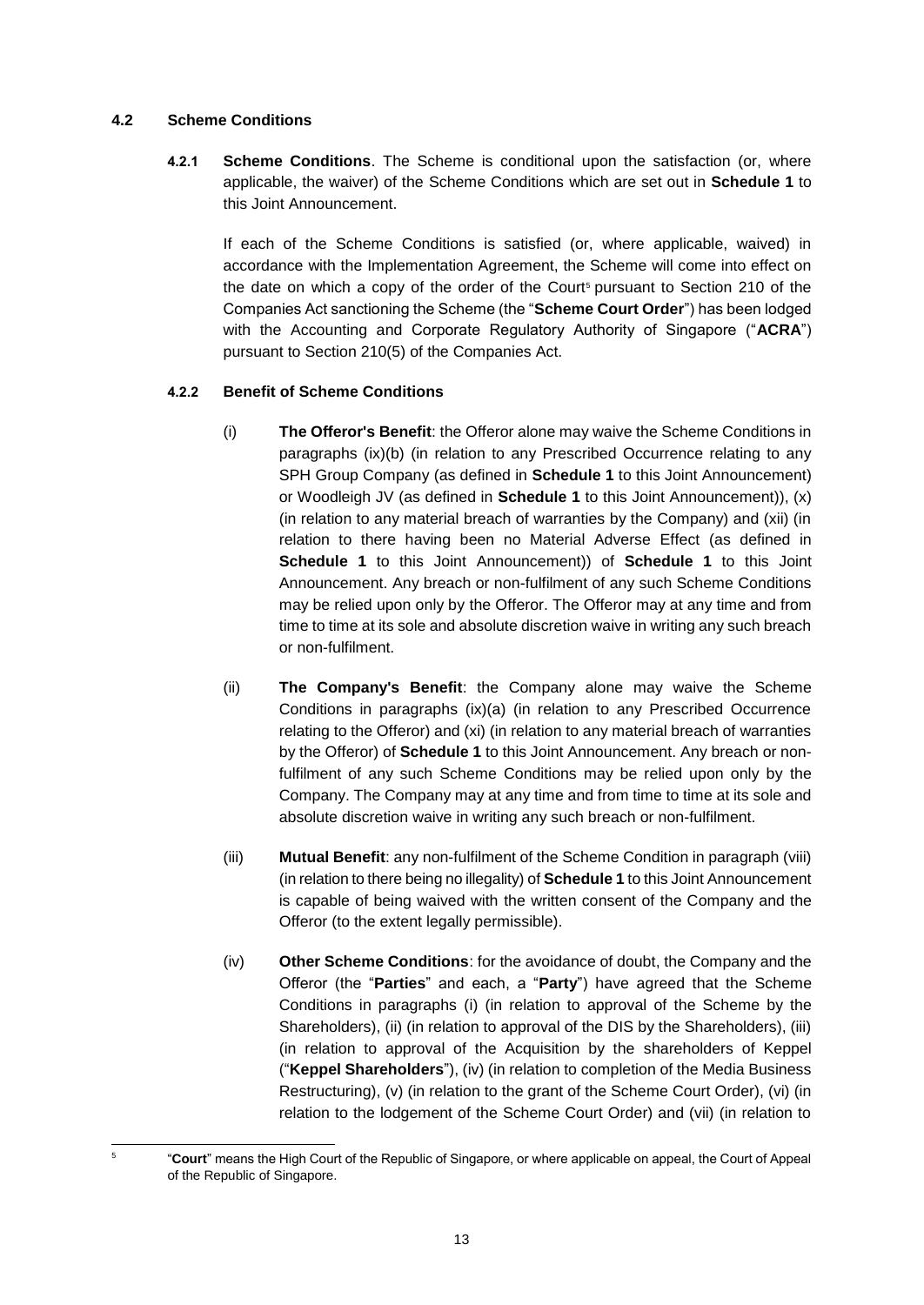Regulatory Approvals) of **Schedule 1** to this Joint Announcement are not capable of being waived by either Party or both Parties.

### **4.3 Termination**

### **4.3.1 Right to Terminate**.

- (i) If any of the Scheme Conditions set out in paragraphs (i) (in relation to approval of the Scheme by the Shareholders), (ii) (in relation to approval of the DIS by the Shareholders), (iii) (in relation to the approval of the Acquisition by the Keppel Shareholders), (iv) (in relation to completion of the Media Business Restructuring), (v) (in relation to the grant of the Scheme Court Order), (vi) (in relation to the lodgement of the Scheme Court Order) or (vii) (in relation to Regulatory Approvals) of **Schedule 1** to this Joint Announcement is not satisfied, or if the Scheme has not become effective in accordance with its terms on or before 5.00 p.m. on the date falling six months from the Joint Announcement Date or such other date as may be agreed in writing between the Parties (the "**Cut-Off Date**"), either Party may immediately terminate the Implementation Agreement by notice in writing to the other Party.
- (ii) If the Scheme Condition set out in paragraph (viii) (in relation to there being no illegality) of **Schedule 1** to this Joint Announcement is not satisfied, or is incapable of being satisfied, or if applicable, has not been or will not be waived, on or before 5.00 p.m. on the Cut-Off Date, either Party may immediately terminate the Implementation Agreement by notice in writing to the other Party.
- $(iii)$  If any of the Scheme Conditions set out in paragraph  $(ix)(b)$  (in relation to any Prescribed Occurrences relating to any SPH Group Company or Woodleigh JV), (x) (in relation to any material breach of warranties by the Company) or (xii) (in relation to there having been no Material Adverse Effect) of **Schedule 1** to this Joint Announcement is not satisfied, or is incapable of being satisfied, or if applicable, has not been or will not be waived, on or before 5.00 p.m. on the Cut-Off Date, the Offeror may terminate the Implementation Agreement by notice in writing to the Company.
- $(iv)$  If any of the Scheme Conditions set out in paragraphs  $(ix)(a)$  (in relation to any Prescribed Occurrences relating to the Offeror) or (xi) (in relation to any material breach of warranties by the Offeror) of **Schedule 1** to this Joint Announcement is not satisfied, or is incapable of being satisfied, or if applicable, has not been or will not be waived, on or before 5.00 p.m. on the Cut-Off Date, the Company may terminate the Implementation Agreement by notice in writing to the Offeror.

For the avoidance of doubt, the Offeror and/or the Company (as the case may be) may only invoke the non-satisfaction of any of the Scheme Conditions to terminate the Implementation Agreement if it has first consulted the Securities Industry Council (the "**SIC**") and the SIC gives its approval for, or states that it has no objection to, such termination.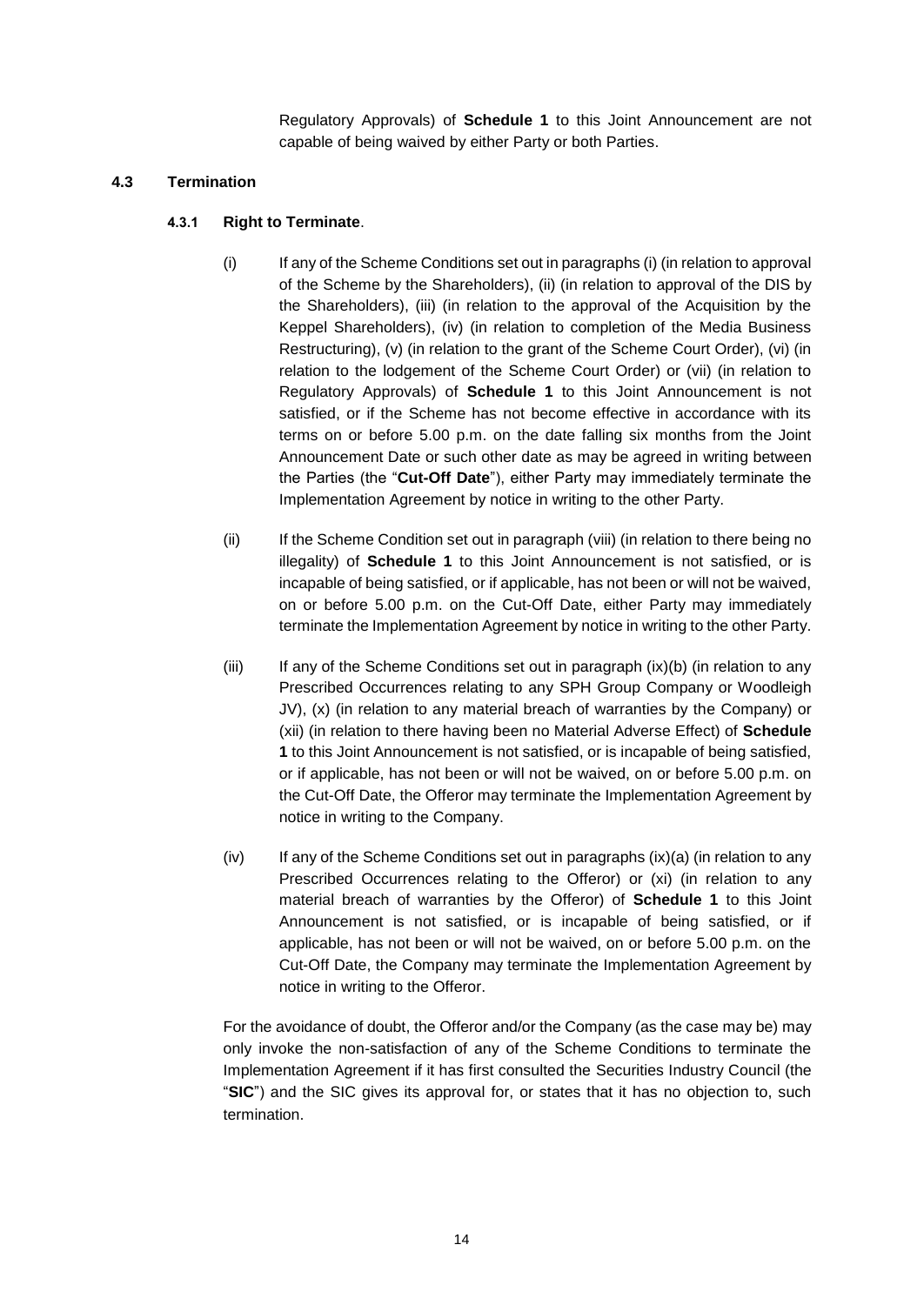- **4.3.2 Effect of Termination**. In the event of termination of the Implementation Agreement by either Party:
	- (i) the Implementation Agreement shall cease to have any further force or effect (save for certain surviving provisions such as those relating to confidentiality, cost and expenses and governing law (the "**Surviving Provisions**")); and
	- (ii) neither Party shall have any further liability or obligation to the other Party (save for the Surviving Provisions).
- **4.3.3 Consultation with Other Party**. In the event either Party intends to consult the SIC in relation to the termination of the Implementation Agreement for any reason whatsoever, it shall give prior written notice of such intention to the other Party and each Party shall be entitled to make its representations and submissions to the SIC.
- **4.3.4 Remedies**. Notwithstanding any other provision of the Implementation Agreement, the Offeror acknowledges and agrees that the only remedies it has under the Implementation Agreement against the Company for any breach or non-compliance by the Company of the Implementation Agreement shall be the right to seek specific performance or other equitable remedies (which excludes, for the avoidance of doubt, any monetary relief), the right to the payment of the Break Fee (as defined below) and the right of termination of the Implementation Agreement.

### **4.4 Approvals Required**

- **4.4.1 Shareholders' Approvals and Court Sanction**. The Scheme will require, *inter alia*, the following approvals:
	- (i) the approval of the Scheme by a majority in number of Shareholders representing not less than three-fourths in value of the Shares held by Shareholders present and voting either in person or by proxy at the meeting of the Shareholders (the "**Scheme Meeting**") to be convened at the direction of the Court for the purpose of considering and, if thought fit, approving the Scheme (including any adjournment thereof) (the "**Scheme Resolution**");
	- (ii) the approval of the DIS by Shareholders at an extraordinary general meeting (the "**EGM**") to be held by the Company (the "**DIS Resolution**");
	- (iii) the approval of the Acquisition by the Keppel Shareholders at an extraordinary general meeting to be held by Keppel;
	- (iv) the approval of the Media Business Restructuring (including the conversion of each Management Share into one Share (the "**Conversion**")) at an EGM to be held by the Company; and
	- (v) the sanction of the Scheme by the Court.

In addition, the Scheme will only come into effect if all the Scheme Conditions have been satisfied or, as the case may be, waived in accordance with the Implementation Agreement and a copy of the Scheme Court Order has been lodged with ACRA.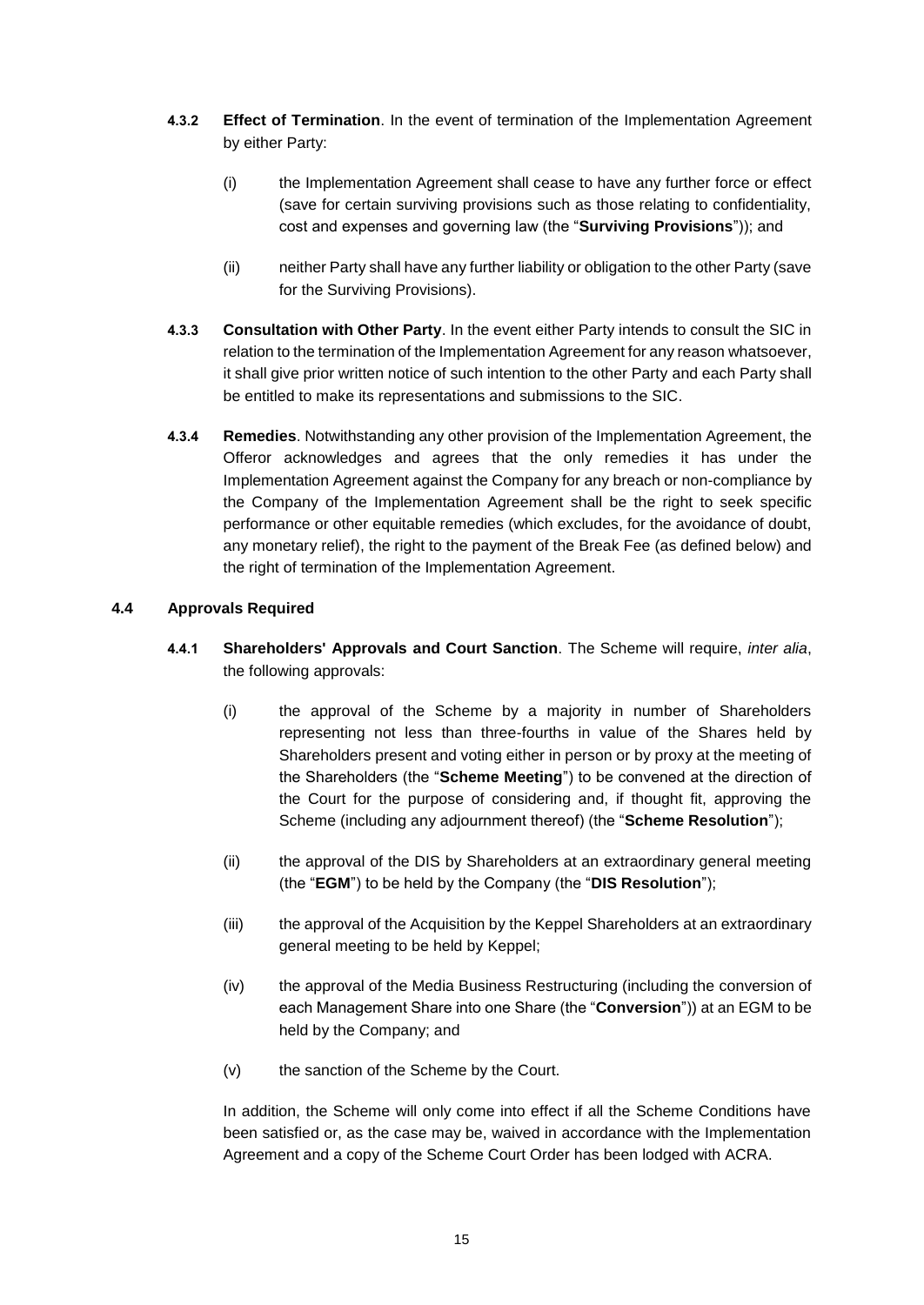**The Scheme Resolution and the DIS Resolution will be inter-conditional. In the event the Shareholders do not approve the Scheme Resolution and/or the DIS Resolution, the Scheme and the DIS will not proceed.**

- **4.4.2 SIC Confirmations**. Pursuant to an application made by the Offeror to the SIC to seek certain rulings in relation to the Acquisition and the Scheme, the SIC had, on 30 July 2021, confirmed, *inter alia*, that:
	- (i) Rules 14, 15, 16, 17, 20.1, 21, 22, 28, 29 and 33.2 and Note 1(b) to Rule 19 of the Singapore Code on Takeovers and Mergers (the "**Code**") do not apply to the Scheme, subject to:
		- (a) the common substantial shareholders of the Offeror and its concert parties on the one hand, and the Company on the other hand, abstaining from voting on the Scheme;
		- (b) the Offeror and its concert parties abstaining from voting on the Scheme;
		- (c) the directors of the Company who are also directors of the Offeror abstaining from making a recommendation on the Scheme to Shareholders;
		- (d) the Composite Document containing advice to the effect that by voting for the Scheme, Shareholders are agreeing to the Offeror and its concert parties acquiring or consolidating effective control of the Company without having to make a general offer for the Company;
		- (e) the Composite Document disclosing the names of the Offeror and its concert parties, their current voting rights in the Company as of the latest practicable date and their voting rights in the Offeror and the Company after the Scheme;
		- (f) the Company appointing an independent financial adviser to advise Shareholders on the Scheme; and
		- (g) the Scheme being completed within six months from the Joint Announcement Date;
	- (ii) the SIC has no objections to the Scheme Conditions;
	- (iii) the declaration, making and payment of the DIS and the Final FY2021 Dividend (if any) will not be a breach by the Company of Note 3 to Rule 5 of the Code;
	- (iv) with respect to Keppel REIT, the Keppel REIT Manager be permitted to elect to receive a portion of its fees (which may include base management fees, performance management fees, acquisition fees and divestment fees) in Keppel REIT Units if any such fees are due to be paid during the offer period in respect of the Scheme; and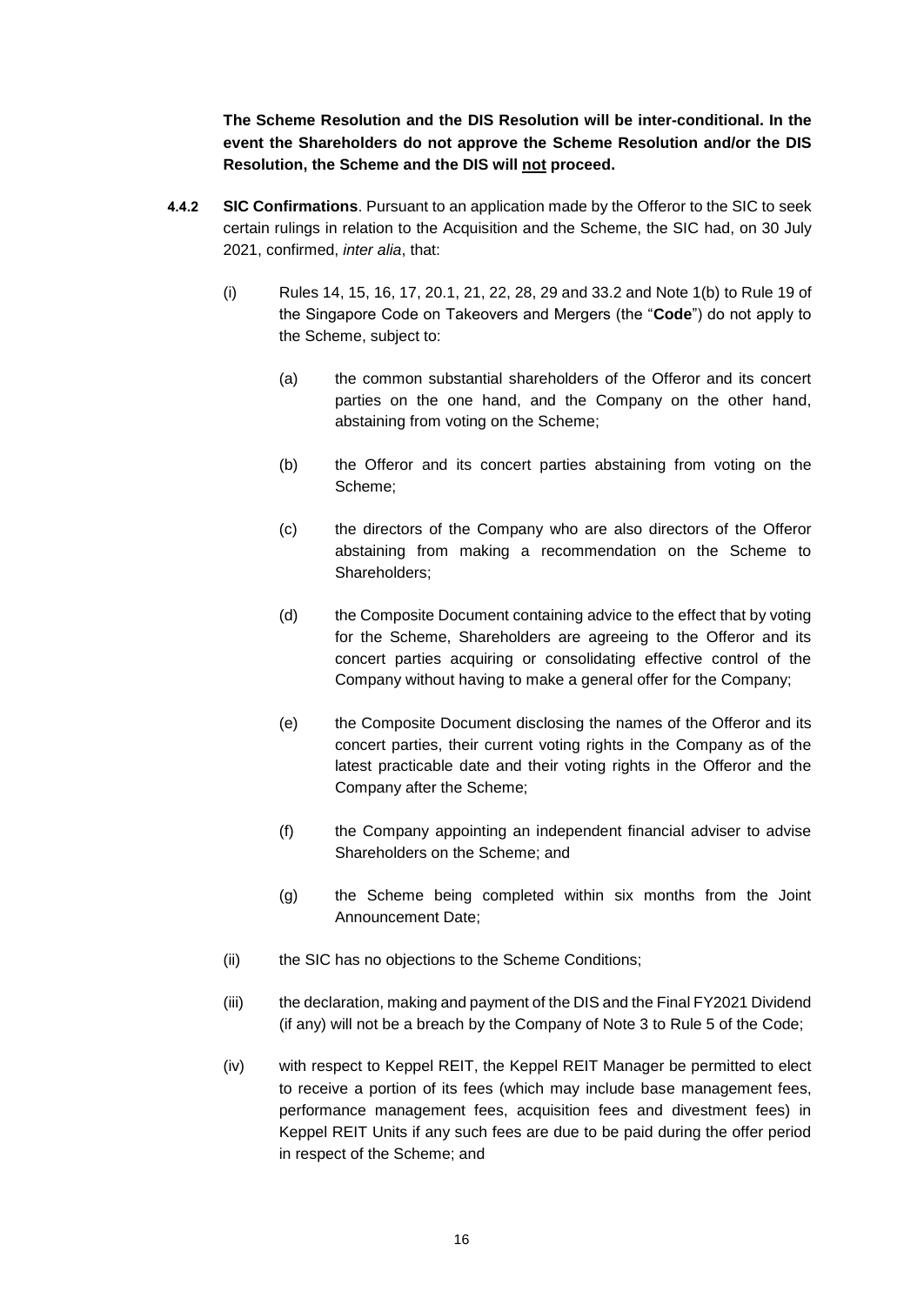- (v) the SIC has no objections to the Break Fee (as defined below).
- **4.4.3 Other Regulatory Approvals**. In addition, the Scheme is subject to and conditional upon all the Regulatory Approvals (as set out in **Schedule 1** to this Joint Announcement) having been obtained or granted and remaining in full force and effect from the date such Regulatory Approvals are obtained or granted, up to the date falling on the business day immediately prior to the date on which the Scheme Court Order is lodged in accordance with Section 210(5) of the Companies Act (the "**Relevant Date**"), and where relevant, all applicable waiting periods in relation to the Regulatory Approvals having expired or been terminated.
- **4.5 Switch Option**. Pursuant to the terms of the Implementation Agreement, subject to prior consultation with the SIC, in the event a Competing Offer (as defined below) is announced (whether or not such Competing Offer is pre-conditional), the Offeror shall have the right at its sole discretion to elect to proceed with the Acquisition by way of an Offer<sup>6</sup> (in lieu of proceeding with the Acquisition by way of the Scheme) (the "**Switch Option**"), at any time prior to the date on which the Scheme Meeting is to be held.

In such event, the Offeror will make the Offer on the same or better terms as those which apply to the Scheme, including the same or a higher consideration than the Consideration and conditional upon a level of acceptances to be determined with SIC's consent.

If the Offeror exercises the Switch Option, the Parties have agreed that the Implementation Agreement (other than the Surviving Provisions) will terminate with effect from the date of announcement by or on behalf of the Offeror of the Offer, and neither Party shall have any claim against the other Party under the Implementation Agreement, save for any claim arising from any antecedent breach of the provisions of the Implementation Agreement or any breach of any obligation contained under the Surviving Provisions.

"**Competing Offer**" means any offer, proposal or expression of interest by any person other than the Offeror involving:

- (i) a sale, transfer or other disposal of any direct or indirect interest in some or all of the Shares exceeding 50 per cent. of all Shares, whether in a single transaction or series of related transactions;
- (ii) an allotment or issuance of securities (or convertible securities in respect of such securities) in any SPH Group Company (other than the Company) exceeding 50 per cent. of all such securities, as the case may be, immediately after such allotment or issuance, whether in a single transaction or series of related transactions;
- (iii) an acquisition of all or any substantial part of the business, assets, revenues and/or undertakings of the Company;
- (iv) an offer (whether partial or otherwise) for the Shares, which may result in any person other than the Offeror holding in excess of 50 per cent. of the Shares;

1 6

<sup>&</sup>quot;**Offer**" means a voluntary conditional cash offer or a pre-conditional voluntary cash offer made for or on behalf of the Offeror to acquire all the Shares on such terms and conditions to be set out in the offer document issued for or on behalf of the Offeror.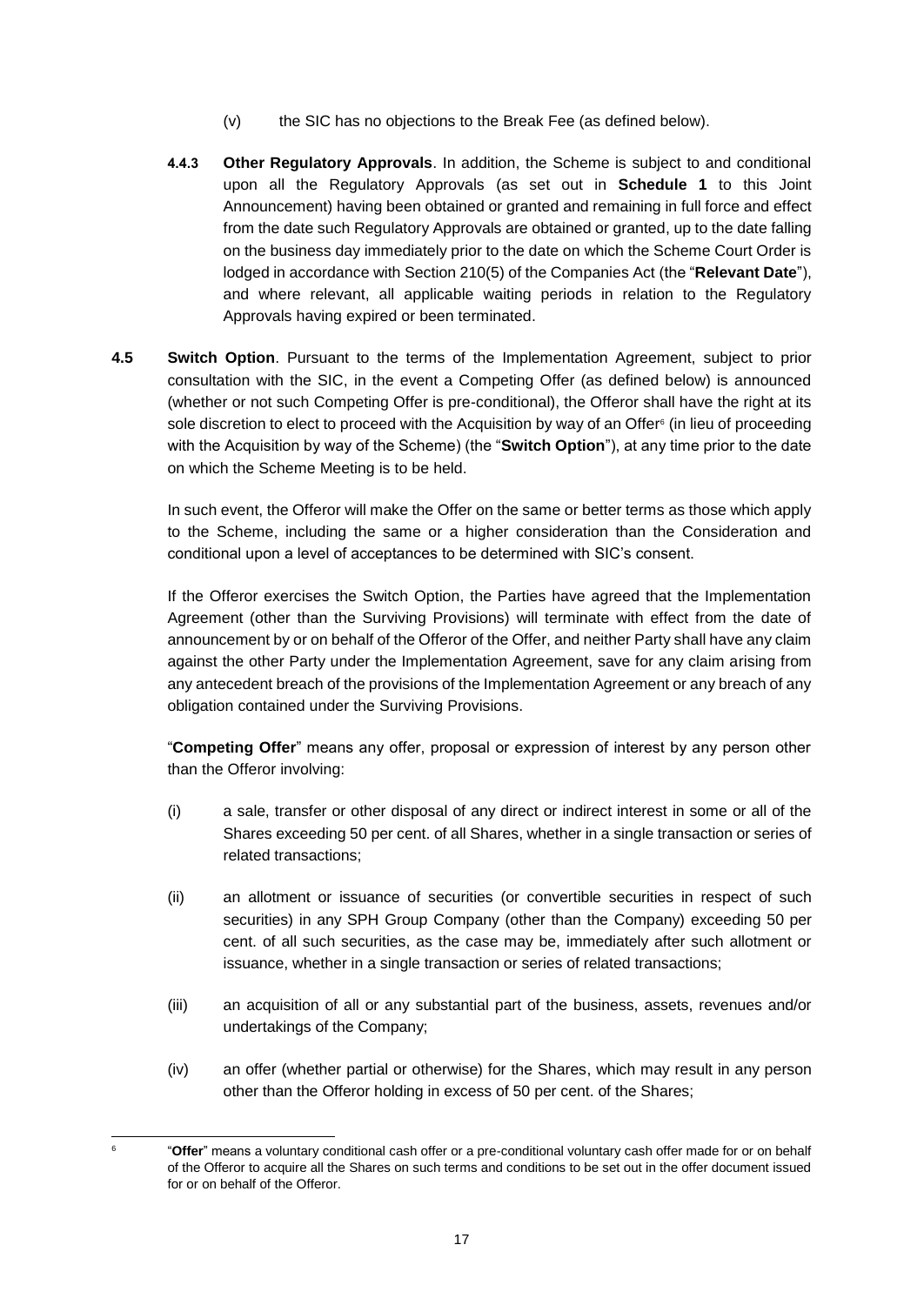- (v) a scheme of arrangement involving any SPH Group Company or the merger of any SPH Group Company with any other entity (whether by way of joint venture, reverse takeover bid, dual listed company structure, stapling or otherwise) provided that, in the case of any SPH Group Company (other than the Company), such scheme of arrangement or merger is material to the SPH Group (taken as a whole);
- (vi) any agreement or other arrangement having an effect similar to any of the above; or
- (vii) a transaction or series of related transactions which would, or is reasonably likely to, preclude, restrict or frustrate the Acquisition and/or the Scheme.
- **4.6 Break Fee**. The Company has agreed to pay S\$34,000,000, being an amount approximately equal to one per cent. of the aggregate Consideration, based on the last traded prices of the SPH REIT Units and the Keppel REIT Units on 30 July 2021, being the last trading day prior to the date of the Implementation Agreement, to the Offeror if there is a Superior Competing Offer (as defined below) and the Superior Competing Offer becomes or is declared effective or unconditional (in all respects) and/or is completed (or the equivalent in respect of any of the foregoing) (the "**Break Fee**").

"**Superior Competing Offer**" means a *bona fide* Competing Offer that the Independent Directors (as defined below), acting in good faith, determine is of a higher financial value and more favourable to the Shareholders taking into account all aspects of such Competing Offer (including its conditions) than the Scheme or if the Switch Option is exercised by the Offeror, such final offer made by the Offeror.

- **4.7 Composite Document**. Further information on the Scheme and the terms and conditions upon which the Scheme will be implemented by the Company and the Offeror, as well as the terms and conditions of the DIS, will be set out in a composite document to be issued by the Company to Shareholders containing, *inter alia*, details of the Scheme and the DIS (the "**Composite Document**").
- **4.8 Delisting**. Upon the Scheme becoming effective and binding, the Company will become a wholly-owned subsidiary of the Offeror and will, subject to the approval of the SGX-ST, be delisted from the Mainboard of the SGX-ST.
- <span id="page-17-0"></span>**5. DIS**

### **5.1 Proposed Terms of the DIS**

**5.1.1 Method of Distribution**. The DIS will be effected by way of a special dividend of such number of SPH REIT Units which will result in the Eligible Shareholders receiving 0.782 SPH REIT Units per Share.

The DIS will be subject to the satisfaction and/or waiver of all of the Scheme Conditions (other than the lodgement of the Scheme Court Order). Pursuant to the DIS, the SPH REIT Units will be distributed to the Eligible Shareholders based on their respective shareholdings in the Company as at the Record Date.

**5.1.2 Eligible Shareholders**. Eligible Shareholders, being Shareholders who hold Shares as at the Record Date, will be entitled to the DIS.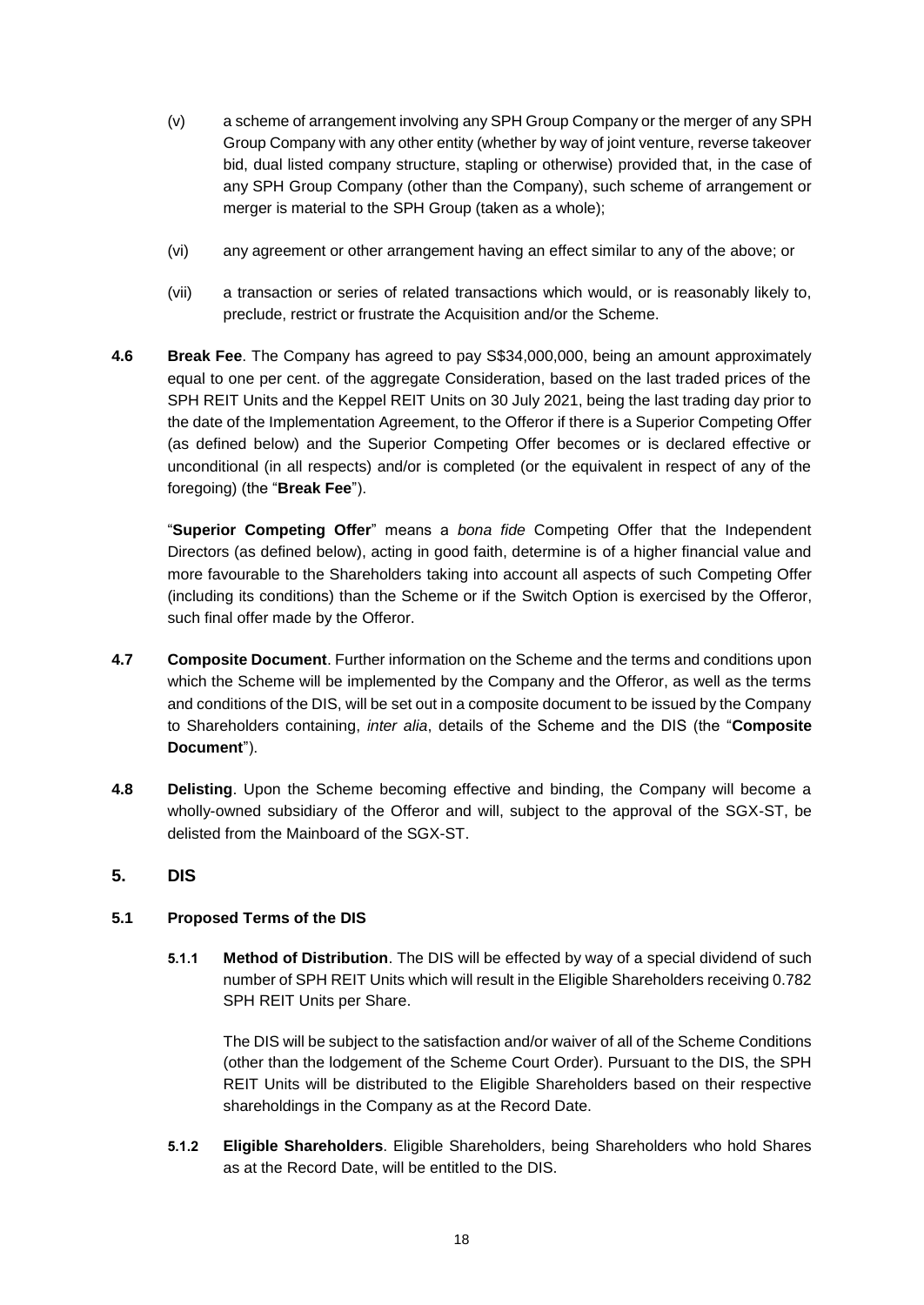**5.1.3 Effects of the DIS**. On completion of the DIS, the Company will have distributed to Eligible Shareholders such number of SPH REIT Units which will result in the Company retaining an approximately 20 per cent. interest in all the issued and outstanding units in SPH REIT.

Pursuant to the terms of the Scheme, the Acquisition will be completed after the completion of the DIS, following which the Company will become a wholly-owned subsidiary of the Offeror and be delisted from the SGX-ST.

**5.1.4 No Payment Required from Eligible Shareholders**. No payment will be required from Eligible Shareholders for the Relevant SPH REIT Units to be received from the DIS. The SPH REIT Units will be distributed free of encumbrances and together with all rights attaching thereto on and from the date the DIS is completed.

## **6. FINANCIAL ADVISERS**

- **6.1 Financial Adviser to the Company**. Credit Suisse (Singapore) Limited is the financial adviser to the Company in respect of the Scheme.
- **6.2 Financial Adviser to the Offeror**. J.P. Morgan (S.E.A.) Limited (the "**Offeror Financial Adviser**") is the financial adviser to the Offeror in respect of the Scheme.
- **6.3 Independent Financial Adviser to the Independent Directors**. An independent financial adviser (the "**IFA**") will be appointed in due course to advise the directors of the Company who are considered to be independent for the purposes of the Scheme (the "**Independent Directors**") for the purposes of making a recommendation to the Shareholders in connection with the Scheme.

Dr Lee Boon Yang was an Independent Non-Executive Director of Keppel from 1 May 2009 to 23 April 2021 and the Chairman of Keppel from 1 July 2009 to 23 April 2021. Given Dr Lee Boon Yang's long tenure as Chairman of Keppel, and that he only recently stepped down from this role, Dr Lee Boon Yang would be perceived to be in an irreconcilable position of conflict in making any recommendations on the Scheme. As a matter of good corporate governance, Dr Lee Boon Yang has recused himself from any board deliberations relating to a recommendation on the Scheme, leading up to this Joint Announcement.

Full details of the Scheme including the recommendation of the Independent Directors along with the advice of the IFA will be included in the Composite Document.

# **7. CONFIRMATION OF FINANCIAL RESOURCES**

The Offeror Financial Adviser confirms that sufficient financial resources are available to the Offeror to satisfy in full the aggregate Cash Consideration payable by the Offeror for all the Shares to be acquired by the Offeror pursuant to the Acquisition.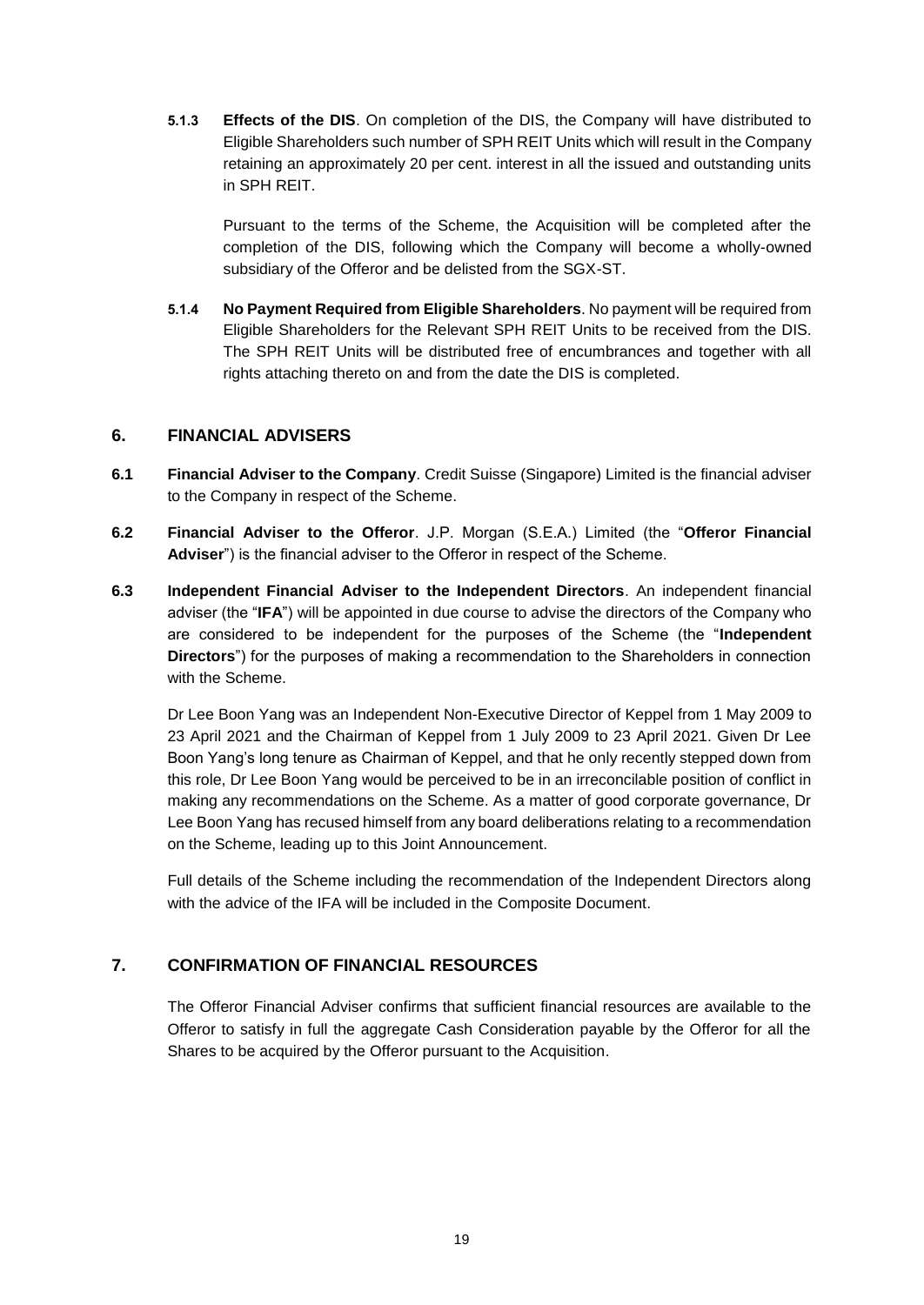## **8. RECORD DATE**

Subject to the fulfilment (and/or waiver, if applicable) of the Scheme Conditions, the Company will, in due course, announce the Record Date in order to determine the entitlement of each Eligible Shareholder in respect of the Scheme and the DIS.

## **9. DOCUMENTS TO SHAREHOLDERS**

- **9.1 Composite Document**. The Composite Document (i) containing full details of the Scheme (including the recommendation of the Independent Directors along with the advice of the IFA on the Scheme) and the DIS and (ii) giving notice of (a) the Scheme Meeting to approve the Scheme and (b) the EGM to approve the DIS, will be despatched to Shareholders in due course.
- **9.2 Cautionary Note. Shareholders are advised to refrain from taking any action in relation to their Shares which may be prejudicial to their interests until they or their advisers have considered the information in the Composite Document and the recommendations of the Independent Directors on the Scheme and DIS as well as the advice of the IFA set out in the Composite Document.**

**Persons who are in doubt as to the action they should take should consult their stockbroker, bank manager, solicitor or other professional advisers.**

## **10. DISCLOSURE OF INTERESTS**

<span id="page-19-0"></span>**10.1 Company**. As at the Joint Announcement Date, the interests in Shares, Management Shares, SPH REIT Units and Keppel REIT Units held by the directors of the Company are set out below:

|                                 |                         | <b>Direct Interest</b> |                         | <b>Deemed Interest</b> |                                              | <b>Direct Interest</b> |                                              |        | <b>Deemed Interest</b> |  |
|---------------------------------|-------------------------|------------------------|-------------------------|------------------------|----------------------------------------------|------------------------|----------------------------------------------|--------|------------------------|--|
| <b>Directors</b>                | No. of<br><b>Shares</b> | 9/6(1)                 | No. of<br><b>Shares</b> | 9/6(1)                 | No. of<br><b>Management</b><br><b>Shares</b> | 9/6(1)                 | No. of<br><b>Management</b><br><b>Shares</b> | 9/6(1) |                        |  |
| Boon<br>Lee<br>Yang             | 88,000                  | 0.006                  |                         |                        | 4                                            | n.m. <sup>(2)</sup>    |                                              |        |                        |  |
| Yat<br>Ng<br>Chung              | 301,058                 | 0.019                  |                         |                        | 8                                            | n.m. <sup>(2)</sup>    |                                              |        |                        |  |
| Ang<br>Janet<br><b>Guat Har</b> | 45,000                  | 0.003                  | 4,250                   | n.m. <sup>(2)</sup>    | $\overline{4}$                               | n.m. <sup>(2)</sup>    |                                              |        |                        |  |
| <b>Bahren</b><br>Shaari         | 49,000                  | 0.003                  |                         |                        | $\overline{4}$                               | n.m. <sup>(2)</sup>    |                                              |        |                        |  |
| Andrew Lim<br>Ming-Hui          | 56,000                  | 0.004                  |                         |                        | $\overline{4}$                               | n.m. <sup>(2)</sup>    |                                              |        |                        |  |
| Ming<br><b>Lim</b><br>Yan       | 33,000                  | 0.002                  |                         |                        | $\overline{4}$                               | n.m. <sup>(2)</sup>    |                                              |        |                        |  |
| See<br>Quek<br>Tiat             | 59,000                  | 0.004                  | 57,333                  | 0.003                  | 4                                            | n.m. <sup>(2)</sup>    |                                              |        |                        |  |
| Chin<br>Tan<br>Hwee             | 47,000                  | 0.003                  |                         |                        | $\overline{4}$                               | n.m. <sup>(2)</sup>    |                                              |        |                        |  |

### **Shares and Management Shares**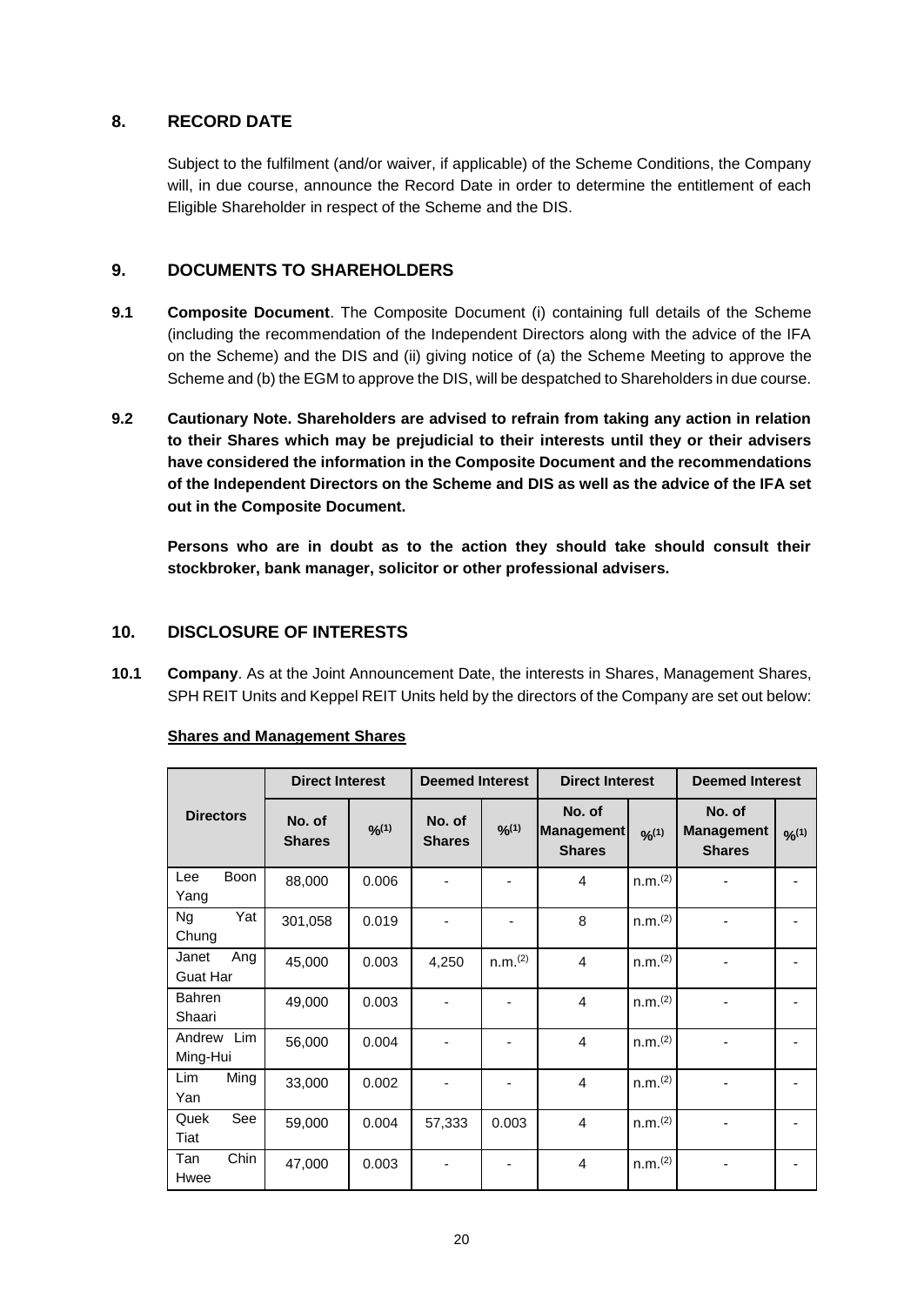|                    | <b>Direct Interest</b>  |        | <b>Deemed Interest</b>  |      | <b>Direct Interest</b>                |                     | <b>Deemed Interest</b>                       |        |
|--------------------|-------------------------|--------|-------------------------|------|---------------------------------------|---------------------|----------------------------------------------|--------|
| <b>Directors</b>   | No. of<br><b>Shares</b> | 9/2(1) | No. of<br><b>Shares</b> | 9/1) | No. of<br>Management<br><b>Shares</b> | 9/1)                | No. of<br><b>Management</b><br><b>Shares</b> | 9/2(1) |
| Tan Yen Yen        | 42,000                  | 0.003  | ٠                       |      | 4                                     | n.m. <sup>(2)</sup> | ٠                                            |        |
| Tracey<br>Woon     | 16,000                  | 0.001  | ٠                       |      | 4                                     | n.m. <sup>(2)</sup> | ٠                                            |        |
| Yeoh<br>Oon<br>Jin | -                       |        | ٠                       |      | 4                                     | n.m. <sup>(2)</sup> | ٠                                            |        |

## **SPH REIT Units and Keppel REIT Units**

|                                 | <b>Direct Interest</b>                    |        |                                           | <b>Deemed Interest</b> |                                              | <b>Direct Interest</b> | <b>Deemed Interest</b>                       |             |
|---------------------------------|-------------------------------------------|--------|-------------------------------------------|------------------------|----------------------------------------------|------------------------|----------------------------------------------|-------------|
| <b>Directors</b>                | No. of<br><b>SPH REIT</b><br><b>Units</b> | 9/6(1) | No. of<br><b>SPH REIT</b><br><b>Units</b> | 9/10                   | No. of<br><b>Keppel</b><br><b>REIT Units</b> | $9/6^{(3)}$            | No. of<br><b>Keppel</b><br><b>REIT Units</b> | $9/6^{(3)}$ |
| <b>Boon</b><br>Lee<br>Yang      | 300,000                                   | 0.011  |                                           |                        | 17,385                                       | n.m. <sup>(2)</sup>    |                                              |             |
| Yat<br><b>Ng</b><br>Chung       |                                           |        |                                           |                        |                                              |                        |                                              |             |
| Janet<br>Ang<br><b>Guat Har</b> |                                           |        |                                           |                        | ٠                                            |                        |                                              |             |
| <b>Bahren</b><br>Shaari         |                                           | ٠      |                                           |                        | ٠                                            |                        |                                              |             |
| Andrew Lim<br>Ming-Hui          |                                           | -      |                                           | ٠                      | ٠                                            | ٠                      |                                              |             |
| Lim<br>Ming<br>Yan              |                                           |        |                                           |                        |                                              |                        |                                              |             |
| See<br>Quek<br>Tiat             |                                           |        |                                           |                        | 22,800                                       | n.m. <sup>(2)</sup>    | 86,960                                       | 0.002       |
| Chin<br>Tan<br>Hwee             |                                           |        |                                           |                        | -                                            |                        | 370,000                                      | 0.010       |
| Tan Yen Yen                     |                                           |        |                                           |                        | ä,                                           |                        | 83,000                                       | 0.002       |
| Tracey<br>Woon                  |                                           |        |                                           |                        |                                              |                        |                                              |             |
| Oon<br>Yeoh<br>Jin              |                                           |        |                                           |                        |                                              |                        |                                              |             |

#### **Notes**:

(1) All references to percentage shareholding of the issued share capital of the Company in this **paragraph [10.1](#page-19-0)** are based on the total issued Shares being 1,591,512,137 Shares (excluding 9,136,984 treasury shares) as at the Joint Announcement Date, and all references to percentage unitholding of the issued units of SPH REIT in this **paragraph [10.1](#page-19-0)** are based on a total of 2,785,164,072 SPH REIT Units in issue as at the Joint Announcement Date.

(2) n.m. means not meaningful.

(3) All references to percentage unitholding of the issued units of Keppel REIT in this **paragrap[h 10.1](#page-19-0)** are based on a total of 3,676,395,817 Keppel REIT Units in issue as at the Joint Announcement Date.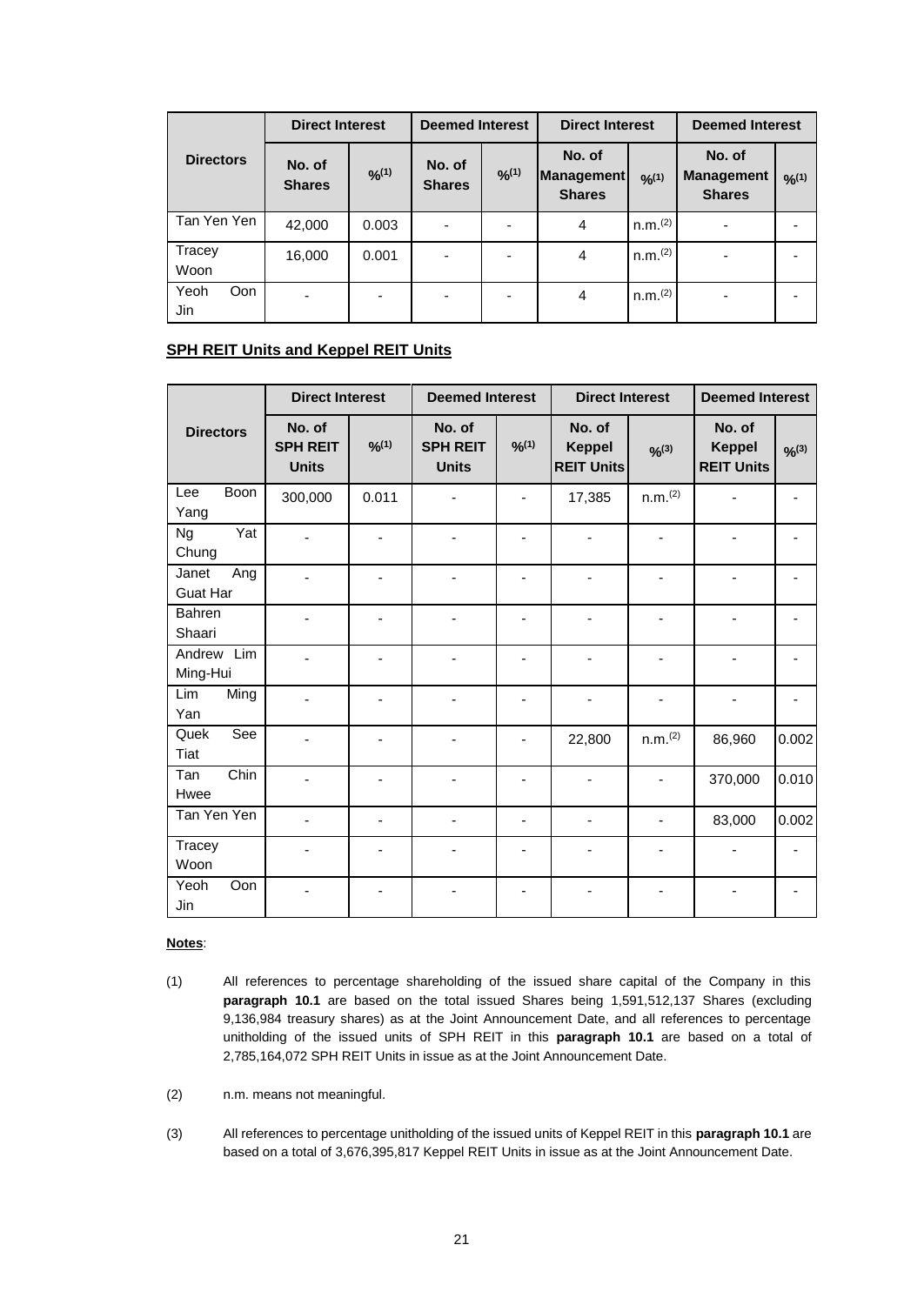Save as disclosed in this Joint Announcement, no director of the Company has any interest in the Scheme or the DIS (other than by reason only of being a director or shareholder of the Company). The Company does not have any substantial Shareholders.

### **10.2 Offeror**

- **10.2.1 Holdings**. Save as disclosed in paragraphs 10.2.2 and 10.2.3 below and except for the Acquisition, as at the Joint Announcement Date, based on the latest information available to the Offeror, none of (i) Keppel; (ii) the Offeror; (iii) the directors of Keppel; (iv) the directors of the Offeror; and (v) the Offeror Financial Adviser (collectively, the "**Relevant Persons**" and each, a "**Relevant Person**") owns, controls or has agreed to acquire any:
	- $(i)$  (a) Shares, (b) securities which carry voting rights in the Company, or (c) convertible securities, warrants, options or derivatives in respect of such Shares, or securities which carry voting rights in the Company;
	- $(ii)$  (a) SPH REIT Units, (b) securities which carry voting rights in SPH REIT, or (c) convertible securities, warrants, options or derivatives in respect of such SPH REIT Units, or securities which carry voting rights in SPH REIT; or
	- (iii) (a) Keppel REIT Units, (b) securities which carry voting rights in Keppel REIT, or (c) convertible securities, warrants, options or derivatives in respect of such Keppel REIT Units, or securities which carry voting rights in Keppel REIT,

(collectively, the "**Relevant Securities**").

<span id="page-21-0"></span>**10.2.2 Holdings of Shares**. As at the Joint Announcement Date, based on the latest information available to the Offeror, the interests in the Shares held by the Relevant Persons are set out below:

| <b>Name of Relevant</b>                                     | <b>Direct Interest</b> |        | <b>Deemed Interest</b> |                     |  |
|-------------------------------------------------------------|------------------------|--------|------------------------|---------------------|--|
| <b>Person</b>                                               | No. of Shares          | 9/2(1) | <b>No. of Shares</b>   | 9/2(1)              |  |
| Goh<br>Penny<br>(nee<br><b>Sim</b><br>Yoke<br>Lee<br>Penny) | 20,000                 | 0.001  | $\blacksquare$         | -                   |  |
| Chan Hon Chew <sup>(2)</sup>                                |                        |        | 12,000                 | n.m. <sup>(3)</sup> |  |

### **Notes**:

- (1) All references to percentage shareholding of the issued share capital of the Company in this **paragraph [10.2.2](#page-21-0)** are based on the total issued Shares being 1,591,512,137 Shares (excluding 9,136,984 treasury shares) as at the Joint Announcement Date.
- (2) Chan Hon Chew is deemed interested in the 12,000 Shares held by his spouse.
- (3) n.m. means not meaningful.
- <span id="page-21-1"></span>**10.2.3 Holdings of Keppel REIT Units**. As at the Joint Announcement Date, based on the latest information available to the Offeror, the interests in the Keppel REIT Units held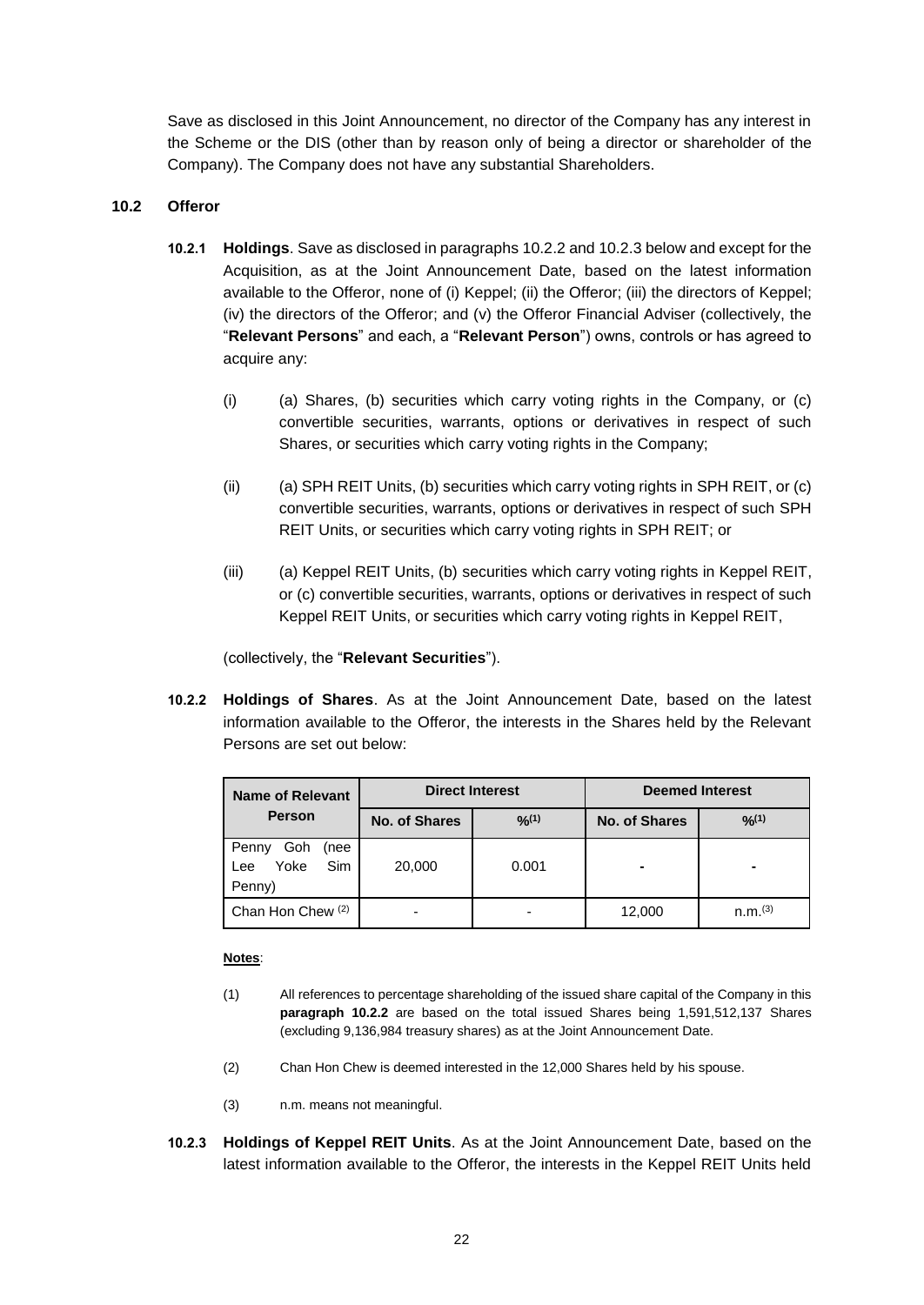by the Relevant Persons are set out below:

| <b>Name of Relevant</b>                                  |                                    | <b>Direct Interest</b> | <b>Deemed Interest</b>             |                     |
|----------------------------------------------------------|------------------------------------|------------------------|------------------------------------|---------------------|
| <b>Person</b>                                            | No. of Keppel<br><b>REIT Units</b> | 9/2(1)                 | No. of Keppel<br><b>REIT Units</b> | 9/10                |
| <b>Keppel Corporation</b><br>Limited $(2)$               | 200                                | n.m.(7)                | 1,700,825,658                      | 46.260              |
| Danny Teoh                                               | 8,911                              | n.m.(7)                |                                    |                     |
| Loh Chin Hua(3)                                          | 7,000                              | n.m.(7)                | 556,160                            | 0.015               |
| Penny Goh<br>(nee<br>Yoke<br><b>Sim</b><br>Lee<br>Penny) | 256,108                            | 0.007                  |                                    |                     |
| Teo Siong Seng <sup>(4)</sup>                            |                                    |                        | 6,014                              | n.m. <sup>(7)</sup> |
| Chan Hon Chew <sup>(5)</sup>                             | 1,100                              | n.m. <sup>(7)</sup>    | 1,875                              | n.m. <sup>(7)</sup> |
| Christina Tan Hua<br>Mui                                 | 12,000                             | n.m. <sup>(7)</sup>    |                                    |                     |
| Chua Hsien Yang                                          | 69,228                             | 0.002                  |                                    |                     |
| Lim Lu-Yi, Louis <sup>(6)</sup>                          |                                    |                        | 157,083                            | 0.004               |

#### **Notes**:

- (1) All references to percentage unitholding of the issued units of Keppel REIT in this **paragraph [10.2.3](#page-21-1)** are based on a total of 3,676,395,817 Keppel REIT Units in issue as at the Joint Announcement Date.
- (2) Keppel Corporation Limited is deemed interested in the Keppel REIT Units held by its whollyowned subsidiaries, namely the (i) 1,476,216,367 Keppel REIT Units held by Keppel REIT Investment Pte. Ltd.; (ii) 67,679,423 Keppel REIT Units held by Keppel REIT Management Limited; and (c) 156,929,868 Keppel REIT Units held by Keppel Capital Investment Holdings Pte. Ltd.
- (3) Loh Chin Hua is deemed interested in the 556,160 Keppel REIT Units held in an account jointly owned by him and his spouse.
- (4) Teo Siong Seng is deemed interested in the 6,014 Keppel REIT Units held in the name of the Estate of Teo Woon Tiong, as he is one of the joint executors of the Estate.
- (5) Chan Hon Chew is deemed interested in the 1,875 Keppel REIT Units held by his spouse.
- (6) Lim Lu-yi, Louis is deemed interested in the 157,083 Keppel REIT Units held by his spouse.
- (7) n.m. means not meaningful.
- **10.2.4 Security Arrangements**. As at the Joint Announcement Date, none of the Relevant Persons has (i) granted a security interest relating to any Relevant Securities to another person, whether through a charge, pledge or otherwise; (ii) borrowed any Relevant Securities from another person (excluding borrowed Relevant Securities which have been on-lent or sold); or (iii) lent any Relevant Securities to another person.
- **10.2.5 Irrevocable Commitment**. As at the Joint Announcement Date, none of the Relevant Persons has received any irrevocable commitment or undertaking from any party to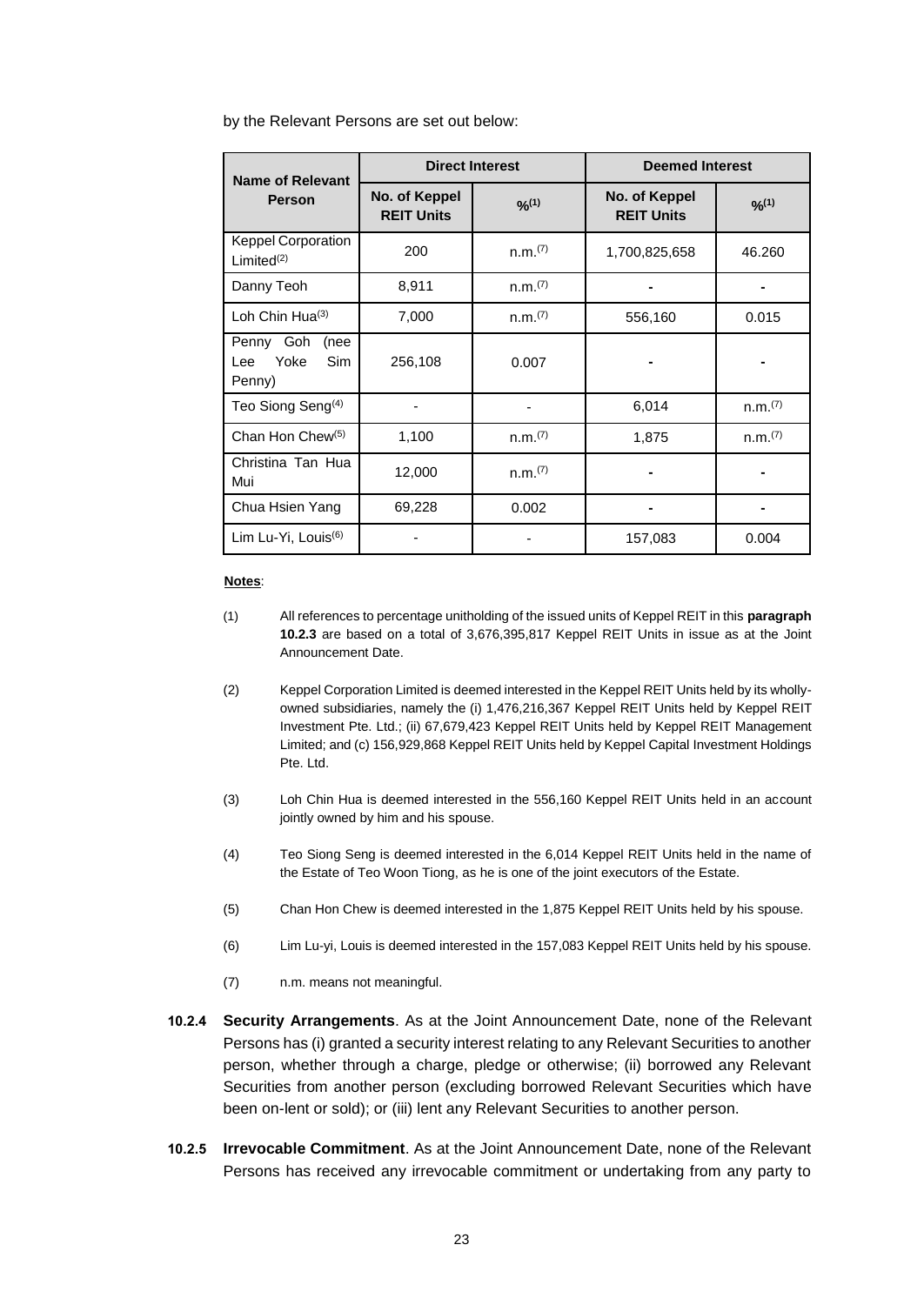vote and/or procure the voting of Shares to approve the Scheme and any other matter necessary to implement the Scheme.

**10.2.6 Confidentiality**. In the interests of confidentiality, save for the Relevant Persons, the Offeror has not made enquiries in respect of certain other parties who are or may be deemed to be acting in concert with it in connection with the Scheme. Similarly, in the interests of confidentiality, the Offeror Financial Adviser has not made any enquiries in respect of the other members of its group. Further enquiries will be made of such persons subsequent to this Joint Announcement and the relevant disclosures will be made in due course and in the Composite Document.

## **11. OVERSEAS SHAREHOLDERS**

**11.1 Scheme**. The applicability of the Scheme and the DIS to Shareholders whose addresses are outside Singapore, as shown on the Register of Members of the Company, or as the case may be, in the records of The Central Depository (Pte) Limited (each such Shareholder, an "**Overseas Shareholder**") may be affected by the laws of the relevant overseas jurisdictions. Accordingly, all Overseas Shareholders should inform themselves about, and observe, any applicable legal requirements in their own jurisdictions.

Where there are potential restrictions on sending the Composite Document to any overseas jurisdiction, the Offeror reserves the right not to send such document to the Overseas Shareholders in such overseas jurisdiction. For the avoidance of doubt, the Scheme and the DIS are being proposed to all Shareholders (including the Overseas Shareholders), including those to whom the Composite Document will not be, or may not be, sent, provided that the Composite Document does not constitute an offer or a solicitation to any person in any jurisdiction in which such offer or solicitation is unlawful and the Scheme and/or the DIS is not being proposed or made in any jurisdiction in which the introduction or implementation of the Scheme and/or the DIS would not be in compliance with the laws of such jurisdiction.

Further, where the directors of the Company are of the view that the distribution of the SPH REIT Units to any Overseas Shareholders pursuant to the DIS may infringe any relevant foreign law or may necessitate compliance with conditions or requirements which they, in their sole discretion, regard as onerous by reason of costs, delay or otherwise, the SPH REIT Units which such Overseas Shareholders would have been entitled to pursuant to the DIS (the "**Overseas Shareholders' Entitlement**") will not be distributed to such Overseas Shareholders. Instead, the Overseas Shareholders' Entitlement shall be transferred to such person(s) as the directors of the Company may appoint, to sell the SPH REIT Units and thereafter to distribute the net proceeds proportionately among such Overseas Shareholders.

Further details in relation to Overseas Shareholders will be contained in the Composite Document.

**11.2 Cautionary Note. Overseas Shareholders who are in doubt about their positions should consult their own professional advisers in the relevant jurisdictions.** 

### **12. NEWSPAPER AND PRINTING PRESSES ACT**

Shareholders should note that under the Newspaper and Printing Presses Act, Chapter 206 of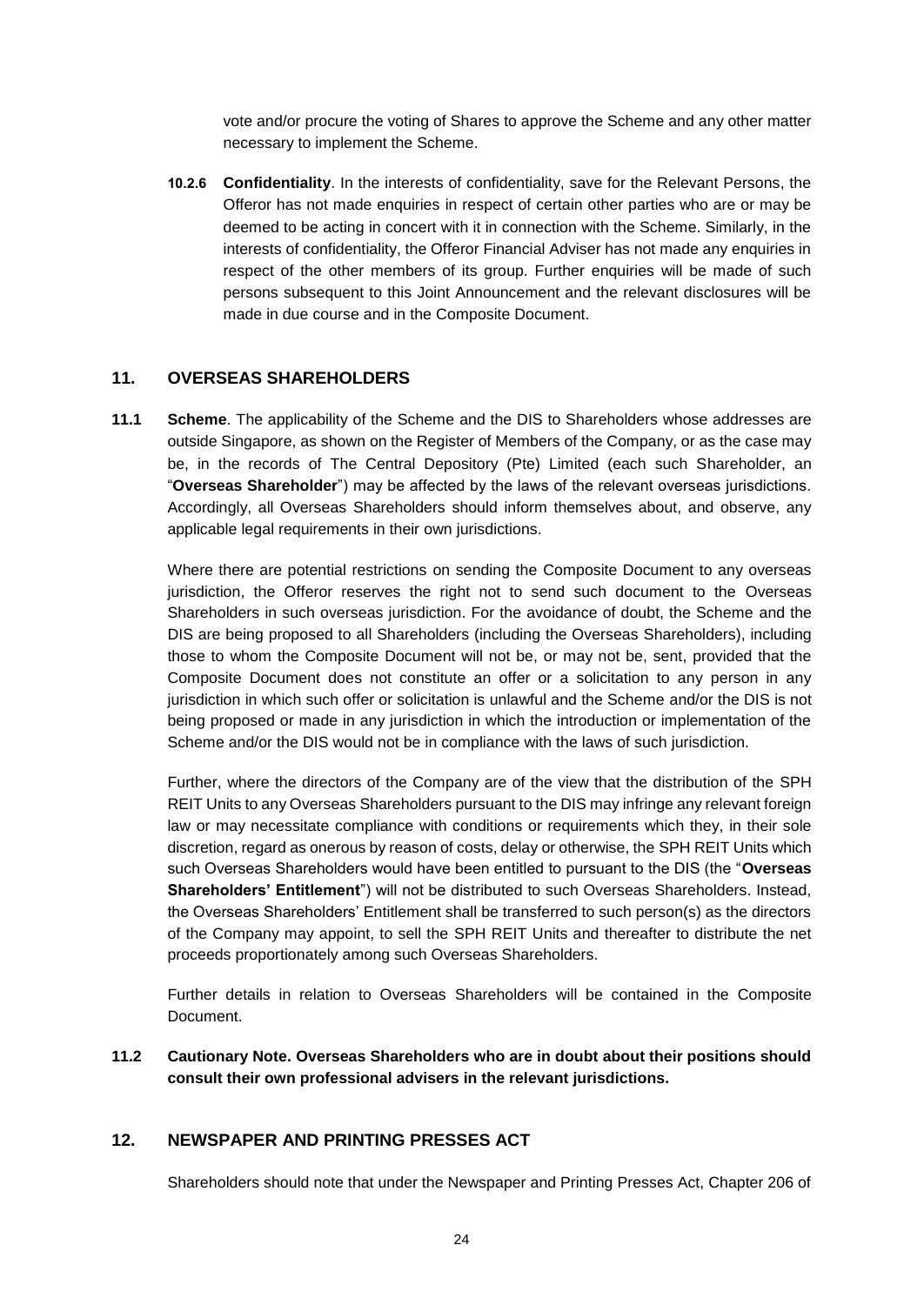Singapore, no person shall, without the approval of the Minister:

- (i) become a substantial shareholder of the Company; or
- (ii) enter into any agreement or arrangement (whether oral or in writing, express or implied) to act together with any other person with respect to the acquisition, holding or the exercise of rights in relation to, in aggregate more than five per cent. of the Shares.

In the event that Shareholders wish to deal in the Shares, they should seek their own professional advice and consult with their own stockbrokers.

### **13. DOCUMENT FOR INSPECTION**

A copy of the Implementation Agreement will be made available for inspection during normal business hours at the registered office of the Company from the Joint Announcement Date up until the Effective Date.

## **14. RESPONSIBILITY STATEMENTS**

**14.1 Company**. The directors of the Company (including any who may have delegated detailed supervision of the preparation of this Joint Announcement) have taken all reasonable care to ensure that the facts stated and all opinions expressed in this Joint Announcement in each case which relate to the Company (excluding information relating to the Offeror, Keppel, Keppel REIT, SPH REIT or any opinion expressed by the Offeror or Keppel (save for the Company's unitholding interest in SPH REIT)) are fair and accurate and that, where appropriate, no material facts which relate to the Company have been omitted from this Joint Announcement, and the directors of the Company jointly and severally accept responsibility accordingly.

Where any information has been extracted or reproduced from published or otherwise publicly available sources or obtained from the Offeror or Keppel, the sole responsibility of the directors of the Company has been to ensure, through reasonable enquiries, that such information is accurately extracted from such sources or, as the case may be, reflected or reproduced in this Joint Announcement. The directors of the Company do not accept any responsibility for any information relating to the Offeror, Keppel, Keppel REIT, SPH REIT or any opinion expressed by the Offeror or Keppel (save for the Company's unitholding interest in SPH REIT).

**14.2 Offeror**. The directors of the Offeror (including any who may have delegated detailed supervision of the preparation of this Joint Announcement) have taken all reasonable care to ensure that the facts stated and all opinions expressed in this Joint Announcement in each case, which relate to the Offeror (excluding information relating to the Company, SPH REIT, Keppel REIT or any opinion expressed by the Company (save for Keppel's unitholding interest in Keppel REIT)) are fair and accurate and that, where appropriate, no material facts which relate to the Offeror have been omitted from this Joint Announcement, and the directors of the Offeror jointly and severally accept responsibility accordingly.

Where any information has been extracted or reproduced from published or otherwise publicly available sources or obtained from the Company, the sole responsibility of the directors of the Offeror has been to ensure, through reasonable enquiries, that such information is accurately extracted from such sources or, as the case may be, reflected or reproduced in this Joint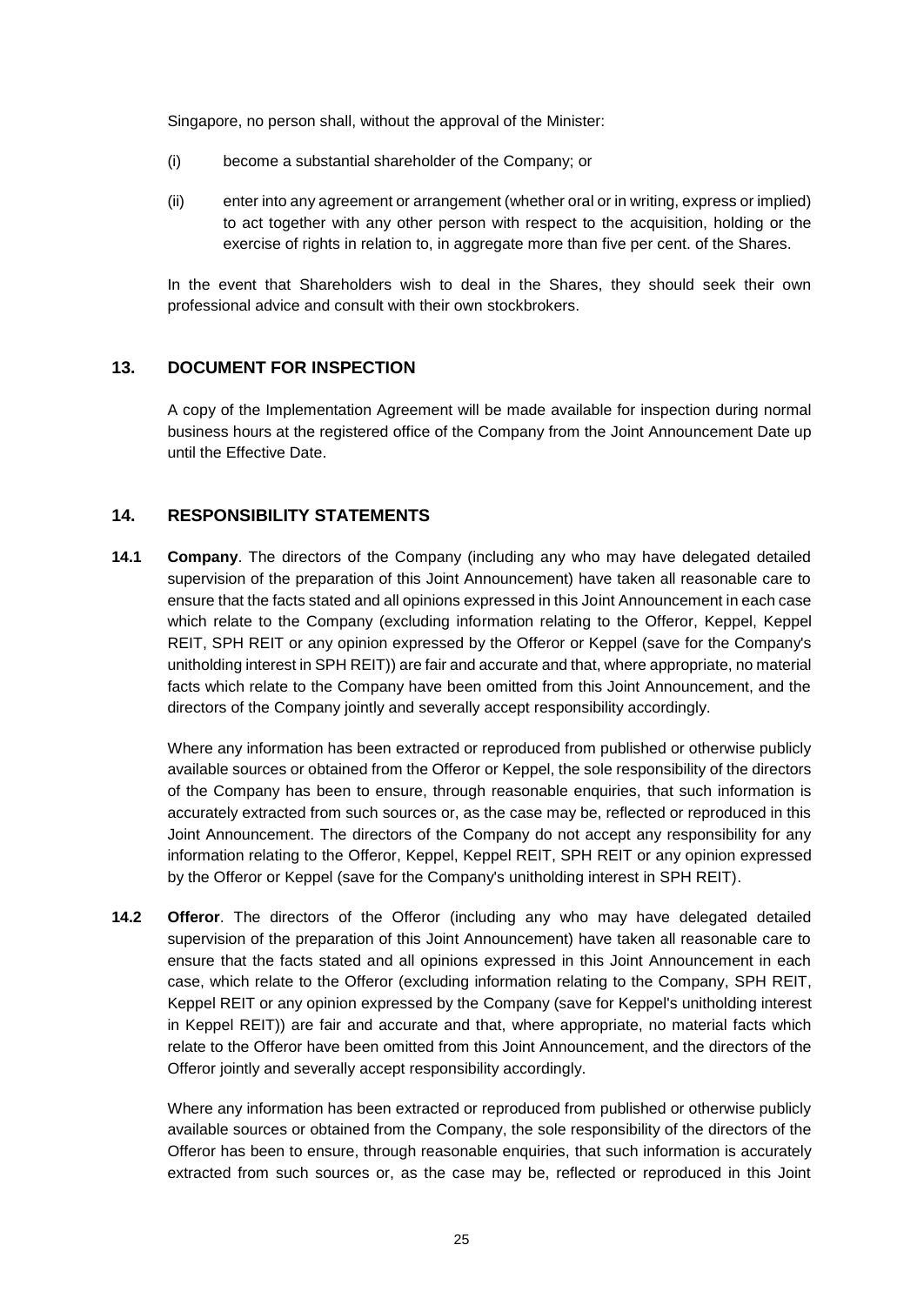Announcement. The directors of the Offeror do not accept any responsibility for any information relating to the Company, SPH REIT, Keppel REIT or any opinion expressed by the Company (save for Keppel's unitholding interest in Keppel REIT).

### **2 August 2021**

By order of the board of directors By order of the board of directors

### **SINGAPORE PRESS HOLDINGS LIMITED KEPPEL PEGASUS PTE. LTD.**

*Any queries relating to this Joint Announcement, the Scheme or the DIS should be directed to one of the following:*

| <b>Singapore Press Holdings Limited</b>  | Keppel Pegasus Pte. Ltd.     |
|------------------------------------------|------------------------------|
| <b>Credit Suisse (Singapore) Limited</b> | J.P. Morgan (S.E.A.) Limited |
| Tel: +65 6212 2000                       | Tel: +65 6882 2924           |

## *Forward-Looking Statements*

*All statements other than statements of historical facts included in this Joint Announcement are or may be forward-looking statements. Forward-looking statements include but are not limited to those using words such as "seek", "expect", "anticipate", "estimate", "believe", "intend", "project", "plan", "strategy", "forecast" and similar expressions or future or conditional verbs such as "will", "would", "should", "could", "may" and "might". These statements reflect the Offeror's or the Company's (as the case may be) current expectations, beliefs, hopes, intentions or strategies regarding the future and assumptions in*  light of currently available information. Such forward-looking statements are not guarantees of future *performance or events and involve known and unknown risks and uncertainties. Accordingly, actual results may differ materially from those described in such forward-looking statements. Shareholders and investors of the Offeror and the Company should not place undue reliance on such forward-looking statements, and neither the Offeror nor the Company undertakes any obligation to update publicly or revise any forward-looking statements.*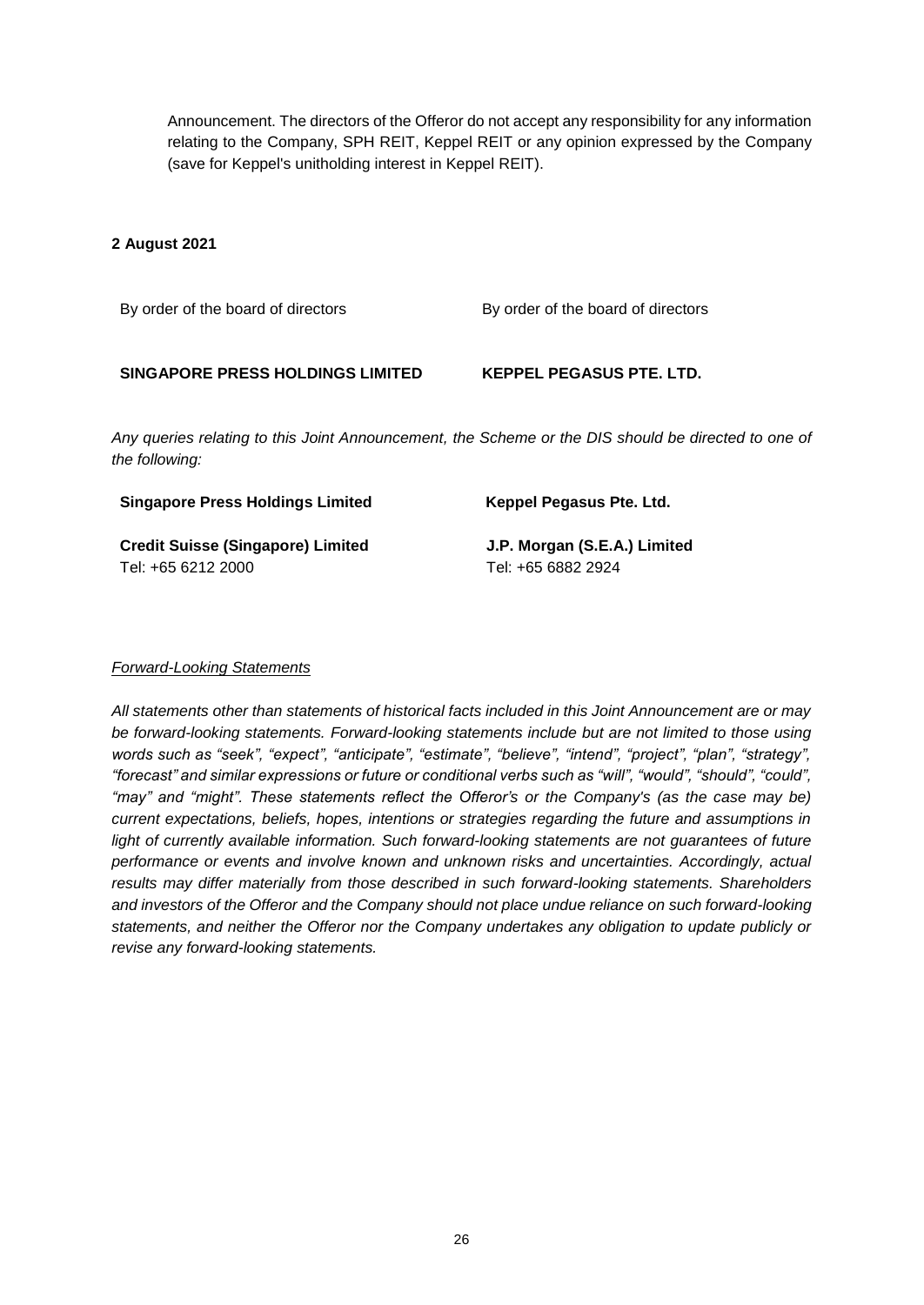# **SCHEDULE 1 SCHEME CONDITIONS**

All capitalised terms used and not defined in this Joint Announcement shall have the same meanings given to them in the Implementation Agreement, a copy of which is available for inspection during normal business hours at the registered office of the Company from the Joint Announcement Date up until the Effective Date. All references to Clauses and Schedules below refer to the clauses and schedules of the Implementation Agreement.

Pursuant to Clause 3.1 of the Implementation Agreement, the Acquisition and the Scheme are conditional upon the satisfaction (or, where applicable, the waiver) of the following conditions precedent to the implementation of the Scheme:

- (i) **Approval by Shareholders for the Scheme**: the approval of the Scheme by a majority in number representing three-fourths in value of the Shareholders present and voting at the Scheme Meeting pursuant to the requirements of Section 210(3AB) of the Companies Act;
- (ii) **Approval by Shareholders for the DIS**: the approval by the Shareholders at the EGM for a distribution *in specie* by the Company of the Relevant SPH REIT Units to each Shareholder as at the Record Date as part of the Consideration;
- (iii) **Approval by Keppel Shareholders for the Acquisition**: the approval by the Keppel Shareholders at an extraordinary general meeting to be held by Keppel for the Acquisition;
- (iv) **Completion of the Media Business Restructuring**: the completion of the Media Business Restructuring (including the Conversion on or prior to the Record Date) on or prior to the Record Date;
- (v) **Court Order**: the grant of the Scheme Court Order by the Court and such court order having become final;
- (vi) **ACRA Lodgement**: the lodgement of the Scheme Court Order with ACRA in accordance with Section 210(5) of the Companies Act;
- (vii) **Regulatory Approvals**: (a) all the Regulatory Approvals<sup>7</sup> having been obtained or granted and remaining in full force and effect from the date such Regulatory Approvals are obtained or granted, up to the Relevant Date, and (b) where relevant, all applicable waiting periods in relation to the Regulatory Approvals having expired or been terminated;

 $\overline{z}$ <sup>7</sup> These comprise (a) confirmation from the SIC that (i) Rules 14, 15, 16, 17, 20.1, 21, 22, 28, 29 and 33.2 and Note 1(b) to Rule 19 of the Code do not apply to the Scheme; (ii) the SIC has no objections to the Scheme Conditions; (iii) the declaration, making and payment of the DIS and the Final FY2021 Dividend if any, will not be a breach by the Company of Note 3 to Rule 5 of the Code; (iv) with respect to Keppel REIT, Rule 11.3 of the Code be waived, and the Keppel REIT Manager be permitted to elect to receive a portion of its fees (which may include base management fees, performance management fees, acquisition fees and divestment fees) in Keppel REIT if any such fees are due to be paid during the offer period in respect of the Scheme; and (vi) the SIC has no objections to the Break Fee; (b) approval-in-principle from the SGX-ST of the Composite Document and for the proposed delisting of the Company from the SGX-ST after the Scheme becomes effective and binding in accordance with its terms; (c) approval-in-principle from the SGX-ST of the Keppel Circular; (d) approval from the Monetary Authority of Singapore necessary for a change in control of the SPH REIT Manager arising from the Scheme; and (e) clearance from the Foreign Investment Review Board under the Australian Foreign Acquisitions and Takeovers Act 1975.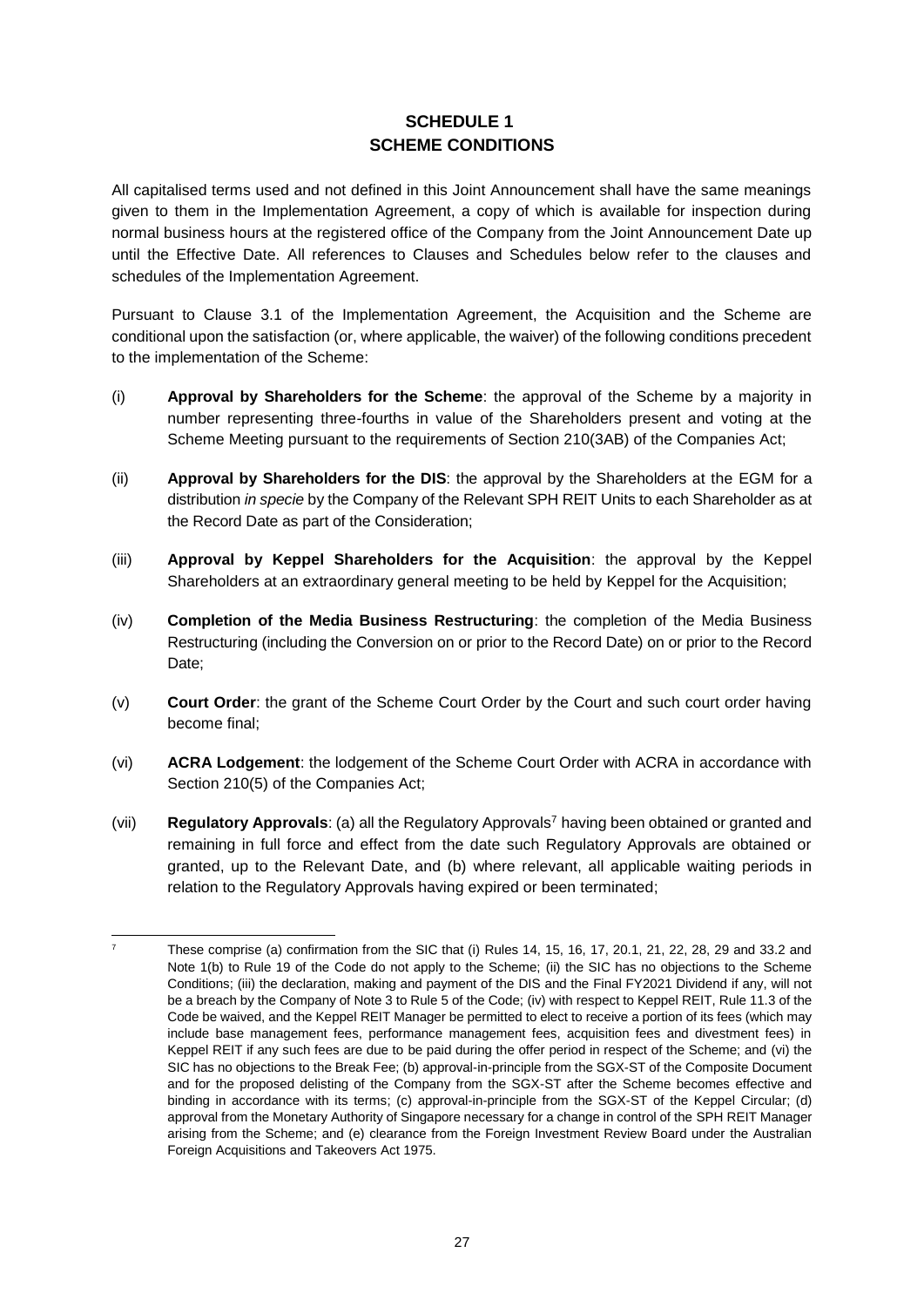- (viii) **No Illegality**: between the date of the Implementation Agreement and up to the Relevant Date, no order, injunction, judgment or decree issued by any Governmental Authority or other legal restraints or prohibition preventing the consummation of the Acquisition or implementation of the Scheme shall be in effect;
- (ix) **No Prescribed Occurrence**: between the date of the Implementation Agreement and up to the Relevant Date, no Prescribed Occurrence in relation to (a) the Offeror; or (b) any SPH Group Company or Woodleigh  $JV^8$ , in each case, occurring other than as required or contemplated by the Implementation Agreement or the Scheme;
- (x) **Company Warranties**: there having been no material breach by the Company of its warranties given under the Implementation Agreement as at the date of the Implementation Agreement and as at the Relevant Date as though made on and as at each such date, except to the extent any warranty given by it expressly relates to an earlier date (in which case as at such earlier date), in each such case, which has resulted in a Material Adverse Effect<sup>9</sup> and not been

1 8 "**SPH Group**" means the Company, its subsidiaries and Subsidiary Trusts taken as a whole, as set out in the Group Structure Chart appended to the Implementation Agreement, and "**SPH Group Company**" means any one of the Company, such subsidiaries or Subsidiary Trusts, but in each case excluding any and all Divested Media Entities or the Media Business.

"**Divested Media Entities**" means the Target Companies (as defined in the Media Business Restructuring Announcement), the Media HoldCo and the PropCos (as defined in the Media Business Restructuring Announcement).

"**Subsidiary Trusts**" means the trusts listed as subsidiaries of the Company in the annual report of the Company for the financial year ended 31 August 2020, which includes, for the avoidance of doubt, the following trusts: (i) Figtree Trust, (ii) Figtree Holding Trust, (iii) Marion Sub Trust, (iv) Marion Advertising Trust, (v) SPH REIT, (vi) SPH REIT Australia Trust, (vii) SPH REIT Marion Trust, (viii) SPH REIT Moelis Australia Trust, (ix) Straits Capitol Trust and (x) Straits Silver Trust.

"**Woodleigh JVs**" means WR 3 Pte. Ltd., The Woodleigh Mall Pte. Ltd. and the subsidiaries of WR3 Pte. Ltd., each, a "**Woodleigh JV**".

- "**Material Adverse Effect**" means any one or more fact, matter, event, circumstance, condition, effect, occurrence or change which, whether individually or in the aggregate, has or have the effect of causing a diminution in the consolidated net asset value of the Current SPH Group Companies by more than S\$540,299,000, being 15 per cent. of the consolidated net asset value of the Current SPH Group Companies (as referred to in the unaudited consolidated financial statements of the Current SPH Group Companies for the half-year ended 28 February 2021 as announced by the Company on the SGXNET on 30 March 2021 (the "**Management Accounts**")) attributable to Shareholders as at 28 February 2021, determined by reference to the later of the (i) latest publicly released consolidated financial statements of the Current SPH Group Companies prior to the Relevant Date and (ii) Relevant Statement as at the Relevant Statement Date, provided that the following shall not be taken into account in determining if there has been, and shall not constitute, a Material Adverse Effect:
	- (i) the Final FY2021 Dividend and DIS; and

9

(ii) any diminution not exceeding S\$250,000,000 in the consolidated net asset value of the Current SPH Group Companies as a result of the Media Business Restructuring.

"**Current SPH Group Companies**" means the Company, all of its subsidiaries, joint ventures, trusts and Associated Companies taken as a whole, as set out in the Group Structure Chart appended to the Implementation Agreement, and includes any and all Divested Media Entities and the Media Business.

"**Relevant Statement**" means the unaudited consolidated management balance sheet prepared using the same accounting policies and methods of computation with those applied in the preparation of the Management Accounts, setting out the consolidated (i) net asset value of the Relevant SPH Group Companies attributable to Shareholders and (ii) Net Debt of the Relevant SPH Group Companies (excluding SPH REIT) and Media Business NAV, in each case at the Relevant Statement Date.

"**Relevant SPH Group Companies**" means the Company, all of its subsidiaries, joint ventures, trusts and associated companies taken as a whole, as set out in the Group Structure Chart appended to the Implementation Agreement, and excludes any and all Divested Media Entities and the Media Business.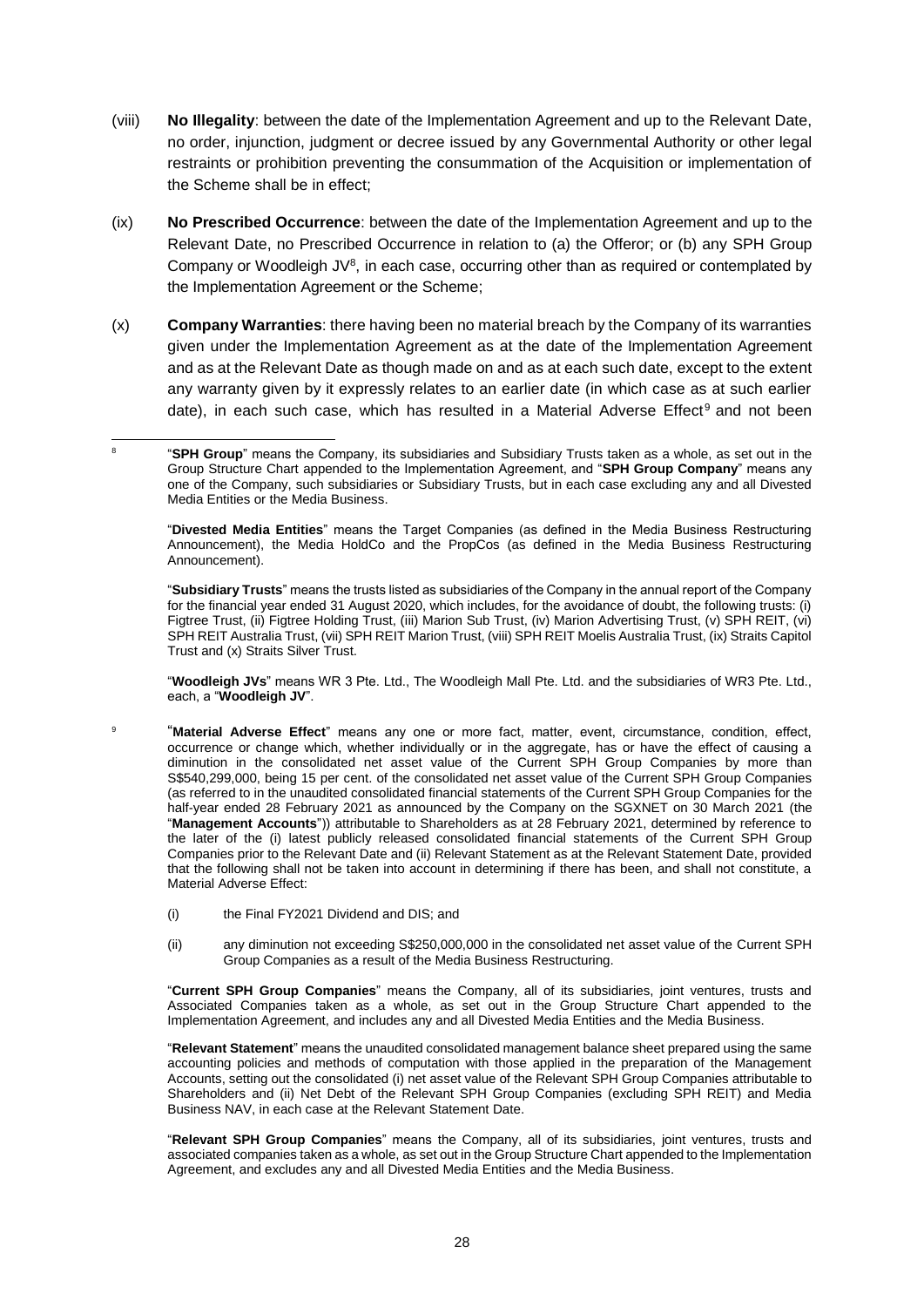substantially remedied as of the Relevant Date and is material in the context of the Scheme;

- (xi) **Offeror Warranties**: there having been no material breach by the Offeror of its warranties given under the Implementation Agreement as at the date of the Implementation Agreement and as at the Relevant Date as though made on and as at each such date, except to the extent any warranty given by it expressly relates to an earlier date (in which case as at such earlier date), in each such case, which has not been substantially remedied as of the Relevant Date and is material in the context of the Scheme; and
- (xii) **No Material Adverse Effect:** there having been no occurrence of any Material Adverse Effect from the date of the Implementation Agreement up to the Relevant Date (both inclusive).

1

<sup>&</sup>quot;**Relevant Statement Date**" means the end of the calendar month in which the Media Business Restructuring is completed.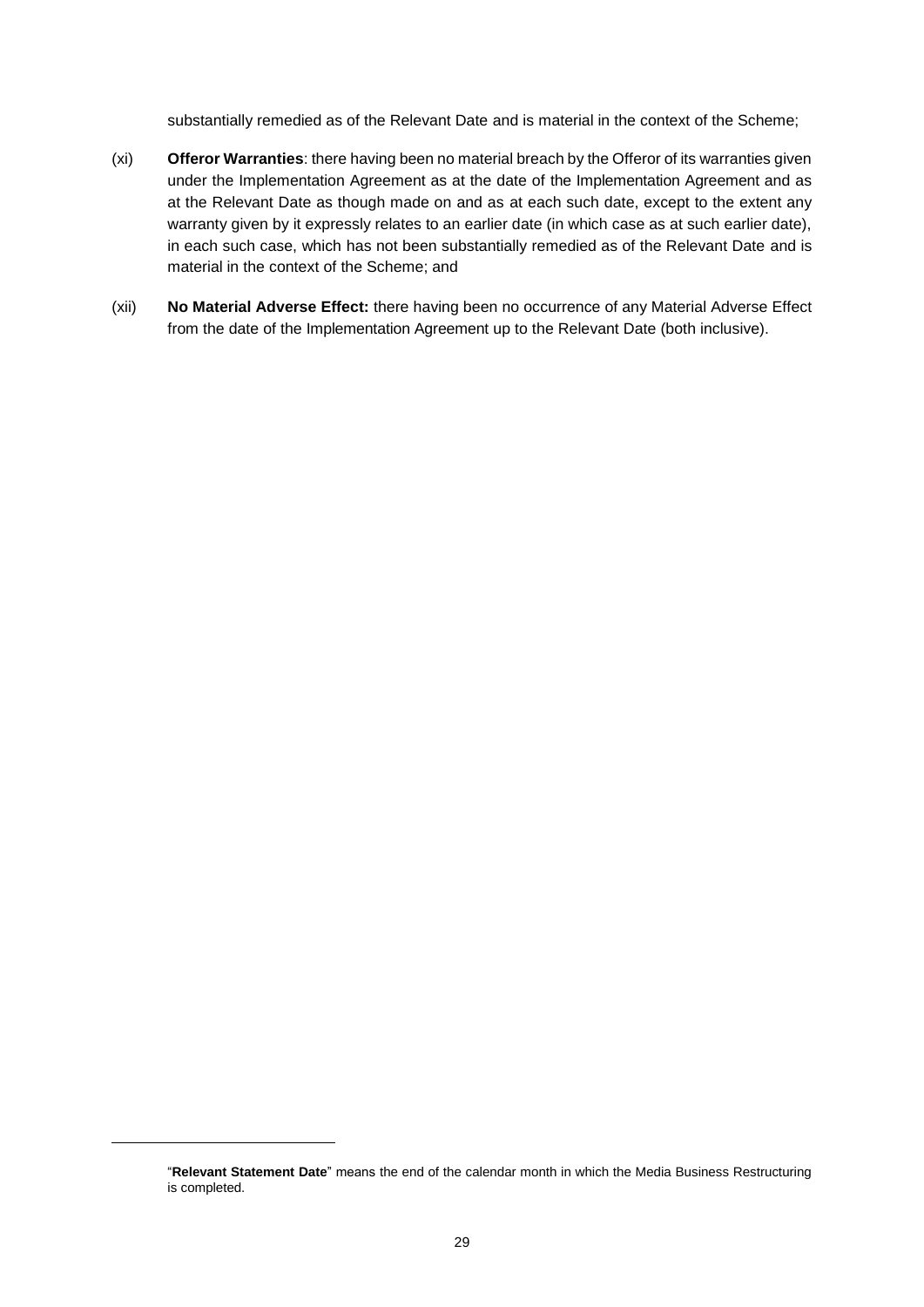# **SCHEDULE 2 PRESCRIBED OCCURRENCES**

All capitalised terms used and not defined in this Joint Announcement shall have the same meanings given to them in the Implementation Agreement, a copy of which is available for inspection during normal business hours at the registered office of the Company from the Joint Announcement Date up until the Effective Date. All references to Clauses and Schedules below refer to clauses and schedules of the Implementation Agreement.

### **Part 1 – Prescribed Occurrence in relation to the Offeror.**

"**Prescribed Occurrence**" means, in relation to the Offeror, any of the following:

- **1. Injunction**: an injunction or other order issued against the Offeror by any court of competent jurisdiction or other legal restraint or prohibition preventing the consummation of the Scheme or the Acquisition or any part thereof by the Offeror;
- **2. Resolution for Winding Up**: the Offeror resolving that it be wound up;
- **3. Appointment of Liquidator and Judicial Manager**: the appointment of a liquidator, provisional liquidator, judicial manager, provisional judicial manager and/or any other similar officer of the Offeror;
- **4. Order of Court for Winding Up**: the making of an order by a court of competent jurisdiction for the winding up of the Offeror;
- **5. Composition**: the Offeror entering into any arrangement or general assignment or composition for the benefit of its creditors generally;
- **6. Appointment of Receiver**: the appointment of a receiver or a receiver and manager, in relation to the property or assets of the Offeror;
- **7. Insolvency**: the Offeror becoming or being deemed by applicable Laws or a court to be insolvent or being unable to pay its debts when they fall due or stops or suspends or threatens to stop or suspend payment of its debts of a material amount as they fall due;
- **8. Cessation of Business**: the Offeror ceases or threatens to cease for any reason to carry on business in the usual and ordinary course;
- **9. Change in Control**: the Offeror ceases to be controlled by Keppel;
- **10. Investigations and Proceedings**: if the Offeror or any of their directors is or will be the subject of any governmental, quasi-governmental, criminal, regulatory or stock exchange investigation and/or proceeding; or
- **11. Analogous Event**: any event occurs which, under applicable Laws of any jurisdiction, has an analogous or equivalent effect to any of the foregoing event(s).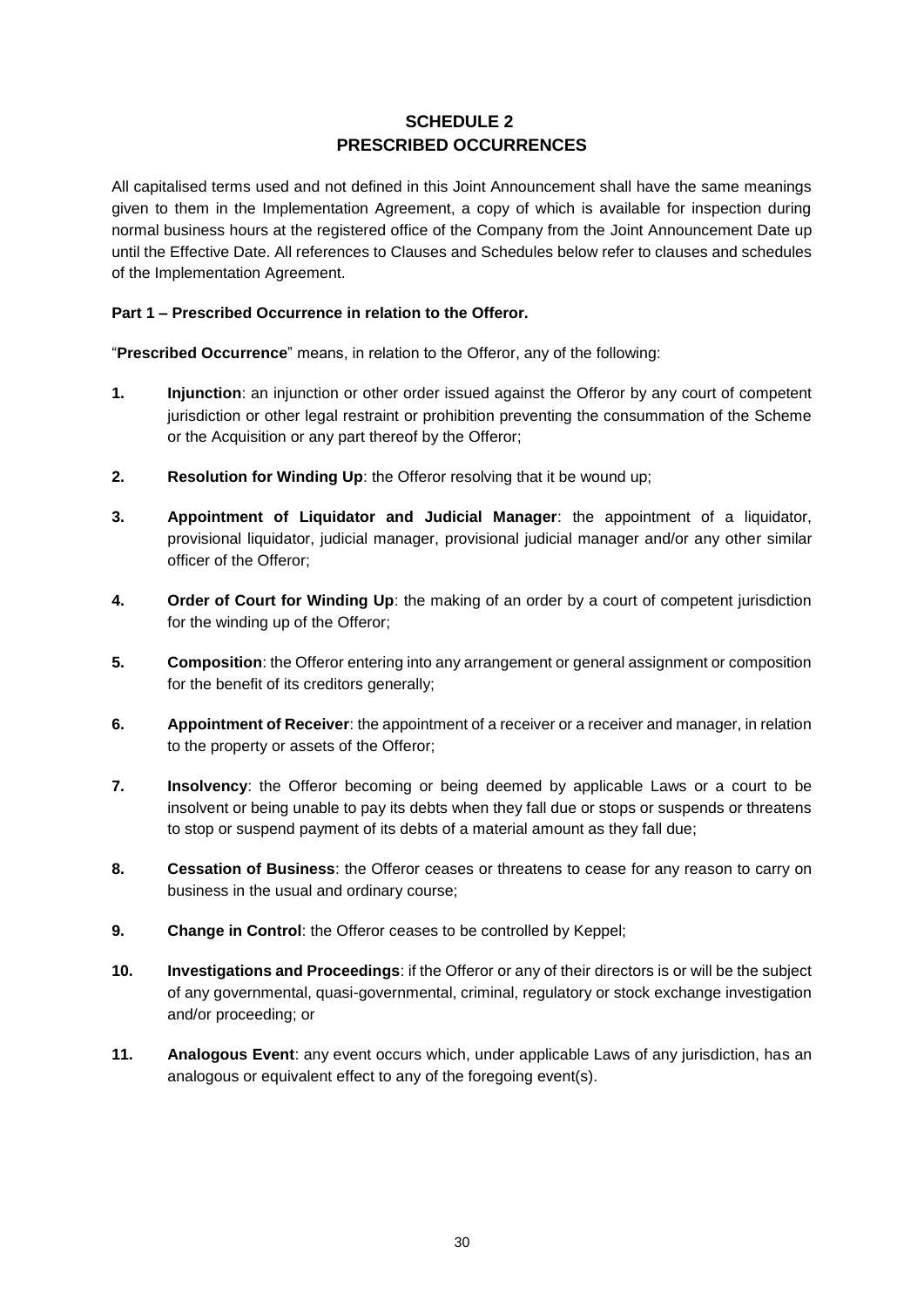### **Part 2– Prescribed Occurrence in relation to any SPH Group Company or Woodleigh JV**

"**Prescribed Occurrence**", in relation to any SPH Group Company or Woodleigh JV, means any of the following (other than (i) any matter set out in Clause 7.3 of the Implementation Agreement, (ii) any act pursuant to the BRD subject to paragraphs 7, 11 and 12 of Part 2 of **Schedule 2** of this Joint Announcement, (iii) as required or contemplated by the Implementation Agreement or the Scheme, (iv) as consented to in writing by the Offeror or (v) (a) any dividends declared, paid or made by any SPH Group Company (other than the Company) or Woodleigh JV to the Company or a SPH Group Company wholly-owned by the Company, (b) the entry into of any intercompany loans between the Company or a SPH Group Company wholly-owned by the Company, on the one hand, and the Company or a SPH Group Company wholly-owned by the Company, on the other hand ("**Intercompany Loans**") or (c) the capitalisation of any Intercompany Loans into newly allotted and issued shares of a wholly-owned SPH Group Company which is the borrower under such Intercompany Loan):

- **1. Conversion of Shares**: any SPH Group Company converting all or any of its shares into a larger or smaller number of shares;
- **2. Share Buy-back**: any SPH Group Company or Woodleigh JV (i) undertaking any share buybacks pursuant to its existing share buy-back mandate; or (ii) entering into a share buy-back agreement or resolving to approve the terms of a share buy-back agreement under the Companies Act or the equivalent companies or securities legislation;
- **3. Alteration of Share Capital**: save for the issuance or allotment of Shares or units (as the case may be) pursuant to outstanding grants awarded under the SPH Performance Share Plan 2016 or the SPH REIT Performance Unit Award scheme or the Conversion, or as payment of fees (which may include base management fees, performance management fees, acquisition fees and divestment fees) by SPH REIT in the form of units to the SPH REIT Manager or the SPH REIT Property Manager, any SPH Group Company or Woodleigh JV resolving to reduce or otherwise alter its share capital in any way;
- **4. Allotment of Shares or Units**: save for the issuance or allotment of Shares or units (as the case may be) pursuant to outstanding grants awarded under the SPH Performance Share Plan 2016 or the SPH REIT Performance Unit Award scheme or the Conversion, or as payment of fees (which may include base management fees, performance management fees, acquisition fees and divestment fees) by SPH REIT in the form of units to the SPH REIT Manager or the SPH REIT Property Manager, any SPH Group Company or Woodleigh JV making an allotment of, or granting an option to subscribe for, any shares, units or securities convertible into shares or units or agreeing to make such an allotment or to grant such an option or convertible security;
- **5. Issuance of Debt Securities**: any SPH Group Company or Woodleigh JV issuing, or agreeing to issue, convertible notes or other debt securities, save as permitted in paragraph 8 of Part 2 of **Schedule 2** of this Joint Announcement;
- **6. Dividends**: any SPH Group Company or Woodleigh JV declaring, making or paying any dividends or any other form of distribution to its shareholders, except for the DIS, the Final FY2021 Dividend or distributions by SPH REIT to its unitholders;

## **7. Media Business Restructuring**

The Net Debt of the Relevant SPH Group Companies (excluding SPH REIT) determined by reference to the Relevant Statement, exceeding the amount represented by (i)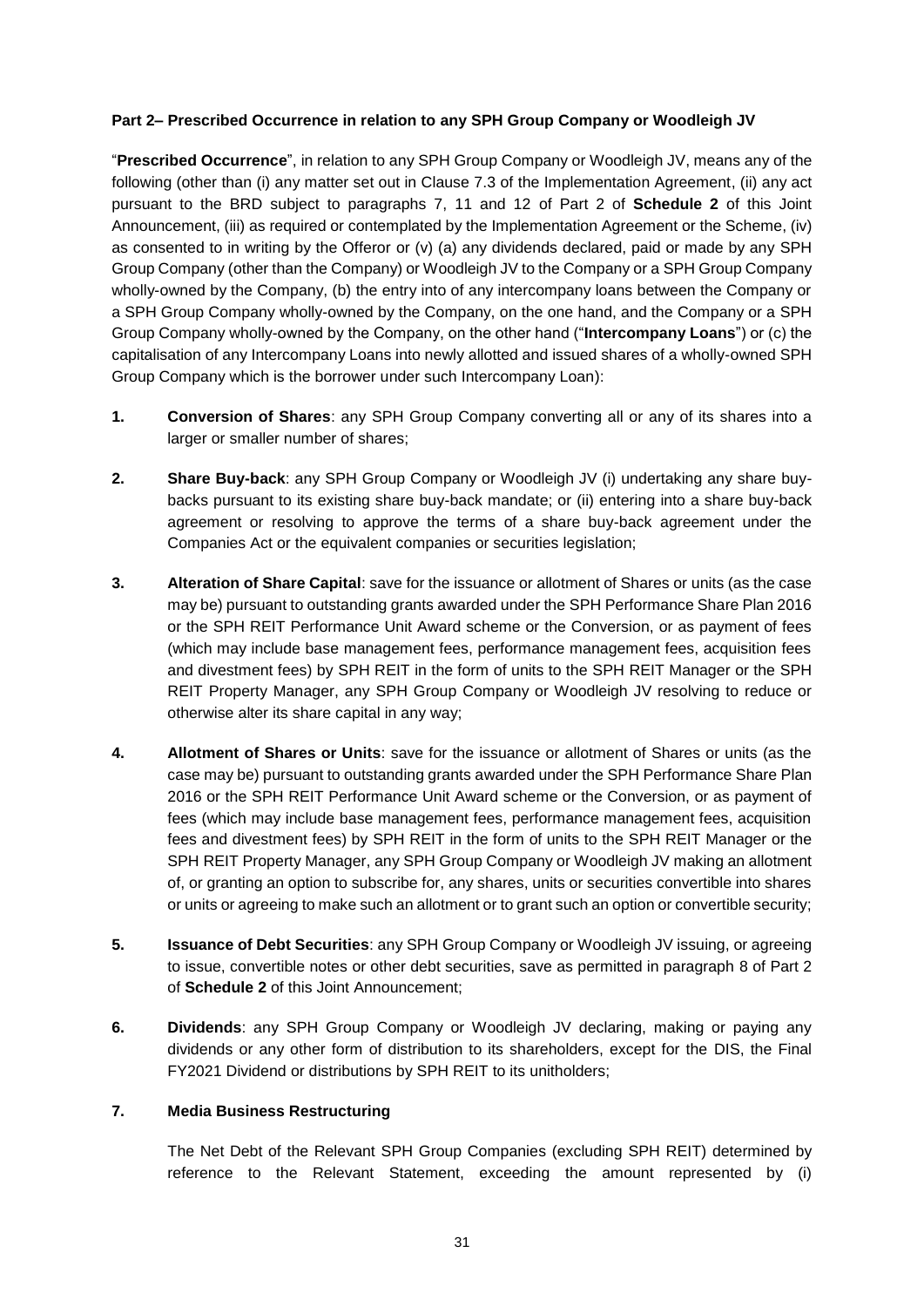S\$1,730,000,000 less (ii) the proceeds of any sale or disposal of any real property, assets or securities by the Relevant SPH Group Companies (excluding SPH REIT) from the date of the Implementation Agreement up to (and including) the Relevant Date (if any);

### **8. Borrowings, Indebtedness**

Other than in respect of SPH REIT, any SPH Group Company or Woodleigh JV incurring any additional borrowings or indebtedness, including by way of the issuance of bonds, notes or other debt securities (whether or not convertible or exchangeable into shares or units and whether or not accounted for as equity), save for:

- **8.1.1** the refinancing of any debt obligations prior to their due date (including any refinancing for the purpose of redeeming the SPH Notes);
- **8.1.2** any borrowing or indebtedness incurred to fund any capital expenditure permitted in paragraph 12 of Part 2 of **Schedule 2** of this Joint Announcement or any acquisition permitted in paragraph 13 of Part 2 of **Schedule 2** of this Joint Announcement; and
- **8.1.3** any drawdowns on existing debt facilities (including under the SPH Programme) or any new borrowing or indebtedness incurred, in each case, in relation to working capital requirements, not exceeding S\$25 million in the aggregate.

### **9. Guarantees, Indemnities**

Other than in respect of SPH REIT, any SPH Group Company or Woodleigh JV:

- **9.1.1** entering into any guarantee, indemnity or other arrangement to secure any obligation of any person; or
- **9.1.2** creating any Encumbrance over any of its assets or undertakings,

in each case, save in the ordinary course of business or in respect of any borrowings or indebtedness permitted in paragraph 8 of Part 2 of **Schedule 2** of this Joint Announcement.

### **10. Hedging**

Other than in respect of SPH REIT, any SPH Group Company or Woodleigh JV entering into any material hedging and other derivative or off-balance sheet transactions, save with respect to any interest rate, currency or cash-flow hedging for an underlying exposure which is permitted in paragraph 8 of Part 2 of **Schedule 2** of this Joint Announcement.

### **11. Expenditure**

Other than in respect of SPH REIT, any SPH Group Company or Woodleigh JV incurring any costs, expenses and/or expenditure, save for the Approved Capex, Approved Expenses or the provision of rent relief to tenants.

### **12. Capital Expenditure**

Other than in respect of SPH REIT, any SPH Group Company or Woodleigh JV making or incurring any capital expenditure, save for: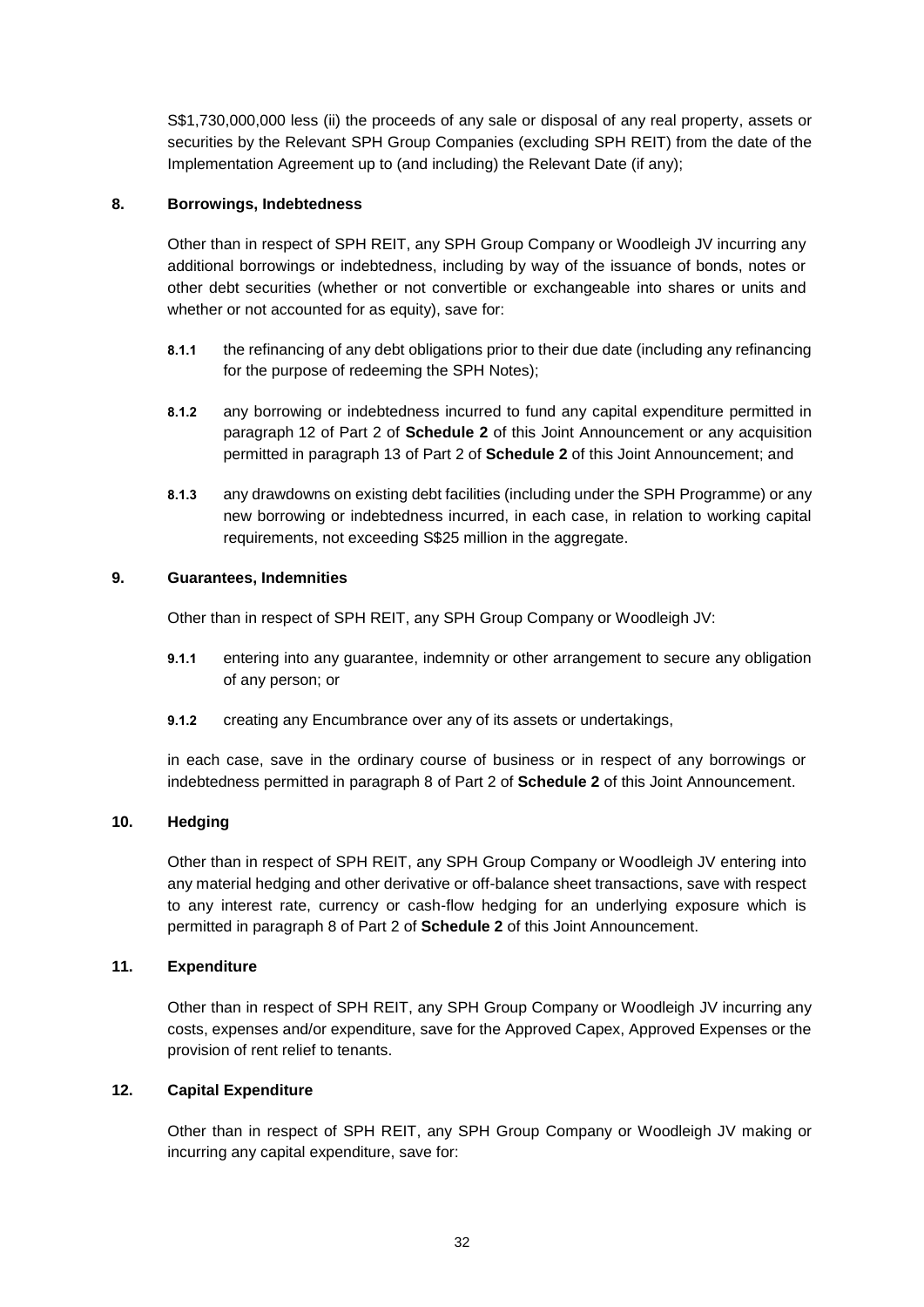- **12.1.1** any Approved Capex; and
- **12.1.2** any capital expenditure arising from or relating to cases of emergency.

#### **13. Acquisitions and Disposals**

Any SPH Group Company or Woodleigh JV:

- **13.1.1** (i) entering into, undertaking or completing any Material Acquisition or (ii) receiving any notice of compulsory acquisition or intended acquisition of land affecting or which may affect any of the Properties (a) in whole, or (b) in part, which would or is reasonably likely to result in a Material Adverse Effect;
- **13.1.2** except for the sale of units in The Woodleigh Residences in accordance with terms as agreed by the mortgagees in respect thereof, entering into, undertaking or completing any Material Disposal; or
- **13.1.3** creating any Encumbrance (except for any Encumbrances under existing debt financing) over or granting any easements over any Property (i) in whole or (ii) in part, which would or is reasonably likely to result in a Material Adverse Effect.

#### **14. Real Property**

Any SPH Group Company or Woodleigh JV:

- **14.1.1** except in relation to the development of The Woodleigh Mall and The Woodleigh Residences in accordance with terms as agreed by the mortgagee in respect thereof, applying for any planning permission or sub-division of any Property (save in respect of any Approved Capex);
- **14.1.2** carrying out any alteration or addition to any Property which has not been approved or budgeted for as at the date of the Implementation Agreement, save for any fitting out works, renovation works or tenant's works carried out by an Occupier pursuant to an Occupation Agreement, in each case which is reasonably likely to result in a Material Adverse Effect (save in respect of any Approved Capex);
- **14.1.3** amending, modifying or varying any Title Document; or
- **14.1.4** releasing the Head Lessor, grantor or issuer under any Title Document from any of its obligations, failing to exercise any rights or powers of termination under any Title Document or waiving any breaches of any Title Document.
- **15. Injunction**: an injunction or other order issued against any SPH Group Company or Woodleigh JV by any court of competent jurisdiction or other legal restraint or prohibition preventing the consummation of the Scheme or the Acquisition or any part thereof by any SPH Group Company or Woodleigh JV;
- **16. Resolution for Winding Up**: any SPH Group Company or Woodleigh JV (other than in relation to the SPH Group Companies set out in **Schedule 6** of the Implementation Agreement) resolving that it be wound up;